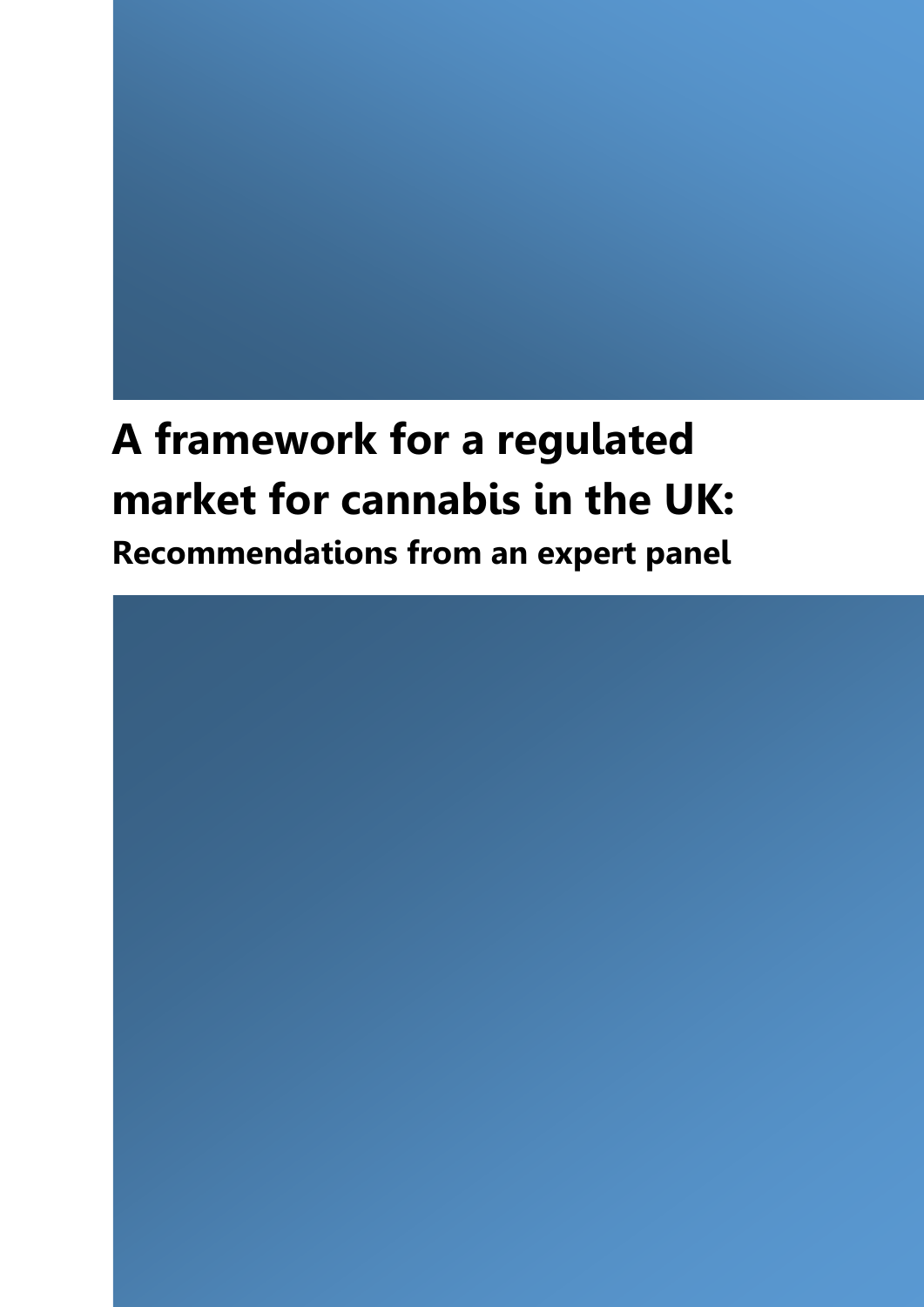# **Panel Members**

- **Steve Rolles**, Senior Policy Analyst, Transform Drug Policy Foundation (**Chair**)
- **Mike Barton**, Chief Constable, Durham Constabulary
- **Niamh Eastwood**, Executive Director, Release
- **Tom Lloyd**, Chair of the National Cannabis Coalition and former Chief Constable of Cambridgeshire Police
- **Professor Fiona Measham**, Professor of Criminology, Durham University
- **Professor David Nutt**, Founder of DrugScience and former Chair of the Advisory Committee on the Misuse of Drugs
- **Professor Harry Sumnall**, Professor of Substance Use, Centre for Public Health, Liverpool John Moores University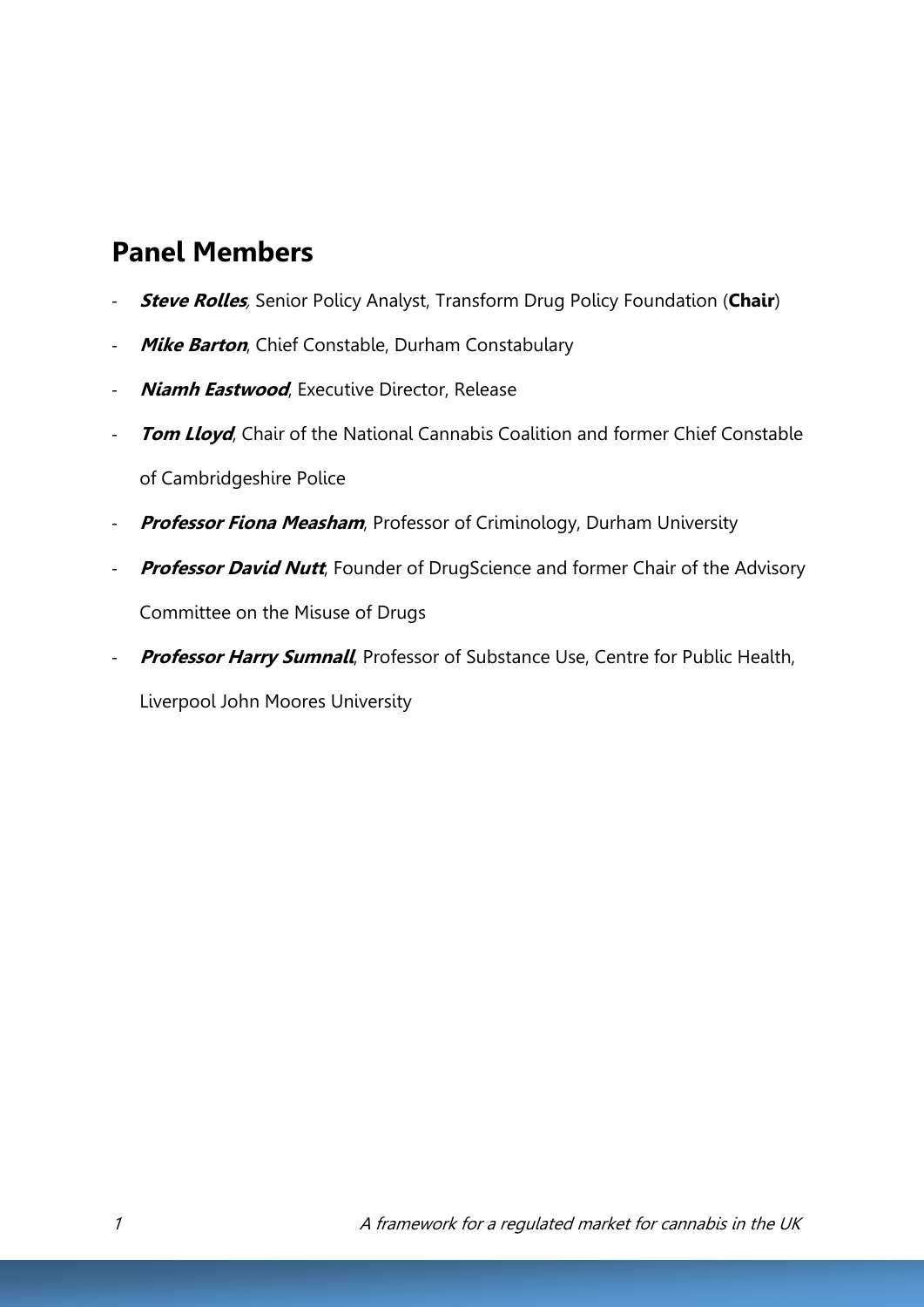# **Foreword**

The UK's current laws on drugs are both outdated and harmful.

Each year, criminal gangs generate billions of pounds from the illegal drug trade<sup>1</sup> – money which in turn funds organised crime<sup>2</sup>. And each year thousands of people receive convictions for drug possession<sup>3</sup> which will harm their education and employment prospects for the rest of their lives.

At the same time, the UK is spending billions fighting a losing battle on drug use, and countless police hours are spent targeting people carrying small amounts for personal use - hours which could be better used going after more serious criminals.

Both the financial and human cost is vast. This desperately needs to change.

It is often suggested that attempts to move away from total prohibition of drugs sends the message that these substances are harmless. To the contrary, I believe we need to regulate drugs precisely *because* of the harms they pose. Nothing is made safer when it is left in the hands of criminals.

Liberal Democrats argue that we need an evidence based approach to drugs law, one which is based on independent and scientific advice, rather than fear and prejudice. We believe we should end the use of imprisonment for possession of drugs for personal use and that drug use should be primarily a health issue, not a criminal justice one. My Parliamentary colleagues and I have also argued that all recreational drug use should be decriminalised.

I have also argued that we should go one step further and examine what a fully regulated market for cannabis could look like in the UK. We need to stop pretending that a total ban on cannabis can eliminate use. Decades of evidence show that, despite the best efforts of policy makers and law enforcers, this is not the case.

It might be a young person experimenting, an adult relaxing or someone with an illness alleviating pain. In each case, an illicit market means they have no real idea what they are taking. What is more, by only being able to buy on the illegal market,

<sup>1</sup> <sup>1</sup> United Nations Office on Drugs and Crime, World Drugs Report, 2010

<sup>&</sup>lt;sup>2</sup> European Commission Press Release, *EU to provide new funding to counter organised crime and drug trafficking, August* 2014, available at[: http://europa.eu/rapid/press-release\\_IP-14-914\\_en.htm](http://europa.eu/rapid/press-release_IP-14-914_en.htm)

<sup>&</sup>lt;sup>3</sup> UK Drug Policy Commission, A Fresh Approach to Drugs, October 2012, available at: [http://www.ukdpc.org.uk/wp](http://www.ukdpc.org.uk/wp-content/uploads/a-fresh-approach-to-drugs-the-final-report-of-the-uk-drug-policy-commission.pdf)[content/uploads/a-fresh-approach-to-drugs-the-final-report-of-the-uk-drug-policy-commission.pdf](http://www.ukdpc.org.uk/wp-content/uploads/a-fresh-approach-to-drugs-the-final-report-of-the-uk-drug-policy-commission.pdf)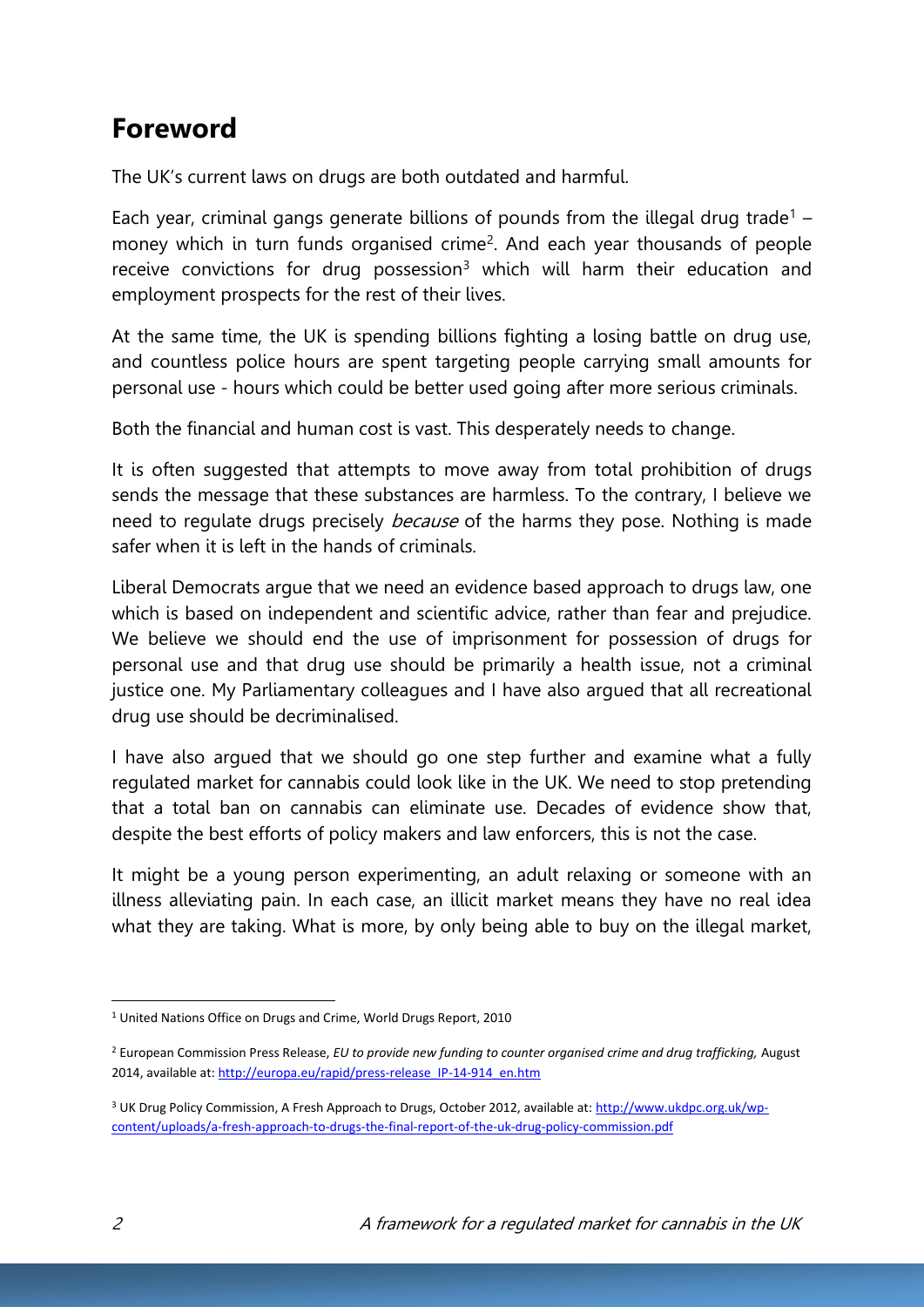we leave them exposed to drug dealers who have every incentive to encourage them to try other more risky drugs.

I believe we can better manage the harms associated with cannabis by regulating the quality and strength of products, investing in public health education and taking money away from criminals.

My sincere thanks to all of the panel members for their time and expertise in producing this groundbreaking report. I have no doubt it will be an invaluable contribution to the ongoing debate about drug policy in the UK. I urge policy makers of all parties, and none, to take account of its recommendations and I hope this will be a significant step in moving the debate about our drug laws into the 21<sup>st</sup> century.

Name

**Norman Lamb MP Liberal Democrat Health Spokesperson**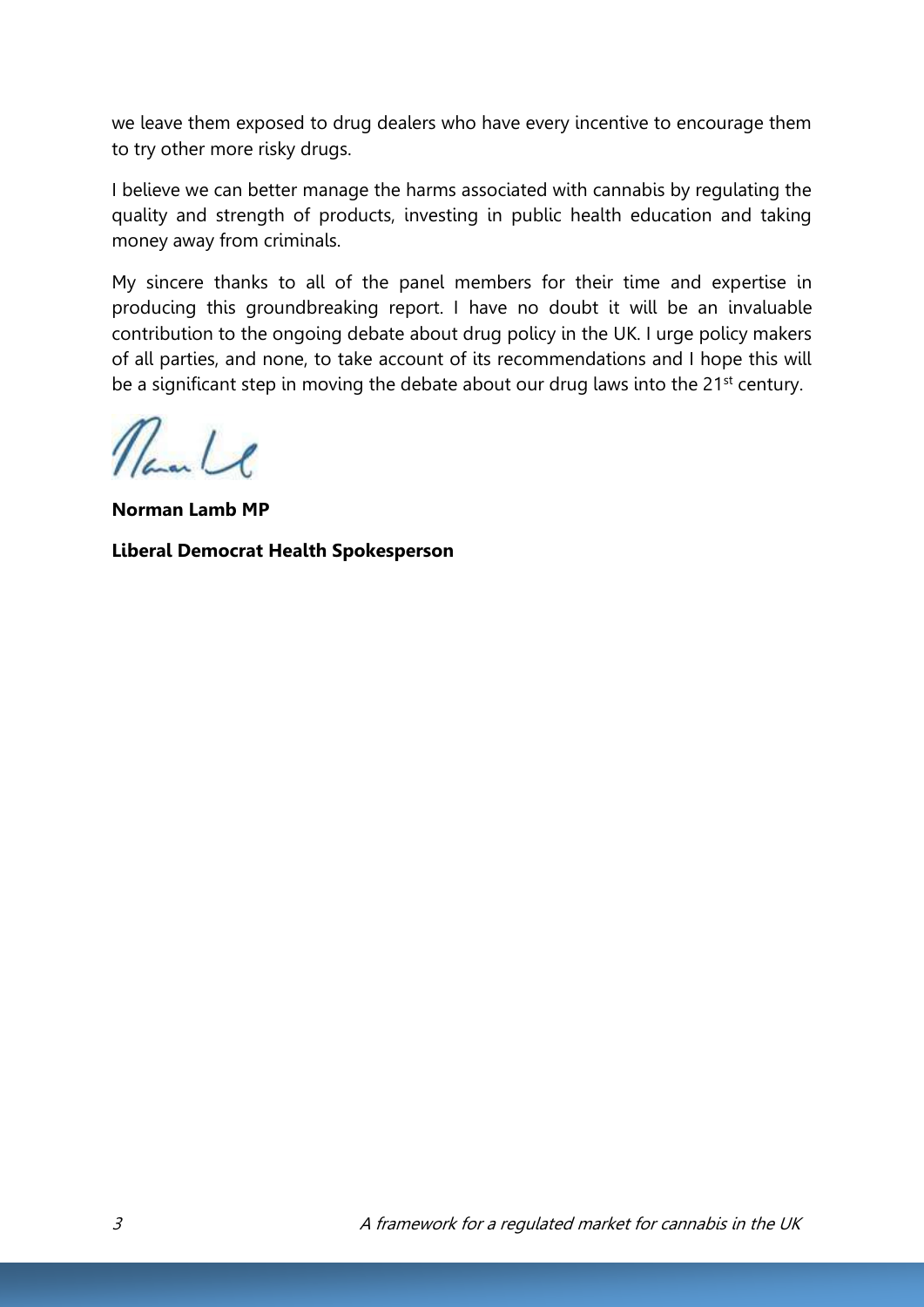#### **Note from the Chair**

The Liberal Democrat party, having decided to further develop their policy on cannabis regulation, convened an independent panel to make recommendations on policy design. The panel, made up of leading experts in drug policy and law with a longstanding interest in issues related to cannabis, was specifically asked to make recommendations for how best to deliver a regulated cannabis market in the UK, taking into account established models in other jurisdictions, as well as wider experience with regulation of alcohol, tobacco and other drugs. The panel met for three half-day workshops in London between November 2015 and January 2016, with additional discussions and work on the draft recommendations taking place by email correspondence.

Editorial control over this report and its recommendations rests solely with the panel members. The panel have expressed a desire to see the report usefully inform policy development more broadly and confirm that they would consider requests for advice on the topic of cannabis policy from any political party.

Participation of members of the panel has been on a purely voluntary basis, except to cover appropriate travel costs in order to attend the meetings. We would like to thank Chatham House for hosting the panel meetings, George Murkin (from Transform) for editorial support, and Rosie Shimell (an employee of the Liberal Democrats) who acted as secretariat and meeting coordinator.

Steve Rolles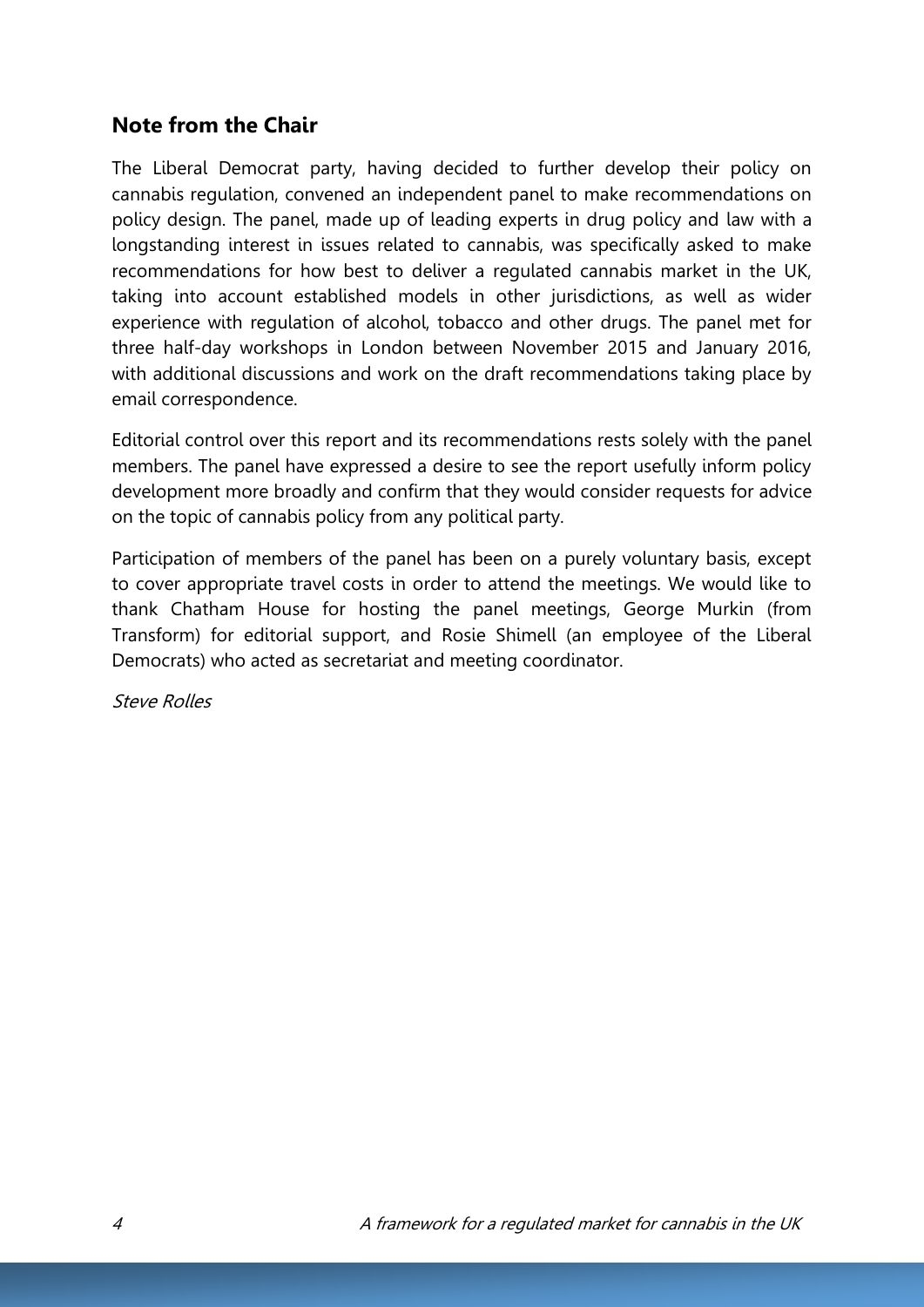# **Introduction**

### **The case for reform**

The growing debate around the legalisation and regulation of cannabis has been driven by an evidence-based critique of the drug's prohibition. More recent moves from theoretical debate into policy and practice in multiple jurisdictions have given an added impetus to the push for reform. Whilst the arguments for cannabis regulation are well trodden, it is worth summarising them as a backdrop to the recommendations that follow:

The criminalisation of people who use cannabis:

- Has not been an effective deterrent to use
- Is an unjust and disproportionate sanction for a consenting adult behaviour
- Creates substantial hardship where a criminal record interferes with the ability to travel or find employment, housing, personal finance – the burden of which falls most heavily on already marginalised groups (in particular the poor, ethnic minorities and young people)
- Is expensive to enforce, and creates a substantial burden across the criminal justice system
- Alienates key populations, and creates obstacles to effective health education and treatment

The prohibition on cannabis production and supply:

- Creates opportunities for criminal entrepreneurs, fuelling a vast and socially corrosive criminal market, associated with violence, people trafficking and slavery, including of children
- Ensures that people who use cannabis have little or no information about the potency of the product they are consuming
- Ensures people who use cannabis buy from potentially risky illicit markets that put them in contact with dealers of other more harmful drugs
- Has progressively tilted the market towards more risky products (with higher THC and lower CBD) that are more profitable to the criminal entrepreneurs who control the trade
- Has led to the rapid expansion of markets for more risky synthetic cannabis analogues (e.g. 'spice')

Ending the criminalisation of people who use cannabis, and responsibly regulating markets would:

- End the unjust and iniquitous burden of mass criminalisation
- Dramatically shrink the illegal cannabis market and related problems
- Allow authorities to regulate cannabis products to make them safer, enable consumers to make more informed choices, create opportunities for targeted education and harm reduction, and other evidence based health interventions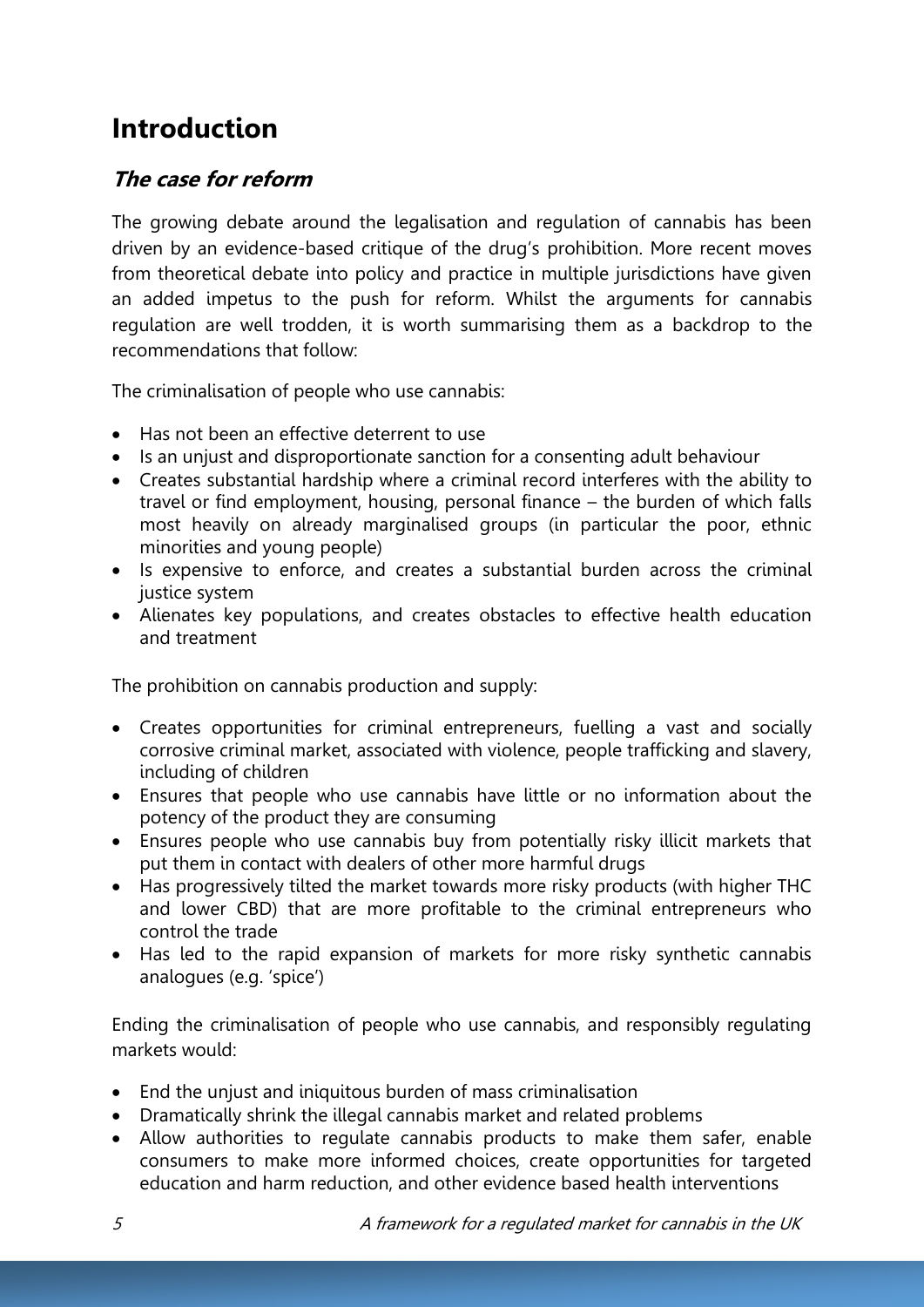- Incur substantial savings for the police and across the criminal justice system
- Create opportunities for substantial tax revenue generation

We acknowledge that there are well documented health risks associated with cannabis: particularly with heavy regular use, use amongst children, use by people with mental health vulnerabilities, and certain using behaviours including smoking with tobacco, driving under the influence of cannabis, and consumption during pregnancy. The argument for regulation is premised on the concept that such risks are more effectively managed and minimised in the context of a public health led response and responsibly regulated market, than a punitive criminal justice led response and unregulated criminal market.

We also acknowledge the risks of a commercialised legal market leading to increased use and health harms but we argue that these can be reasonably anticipated and that a responsibly regulated market can mitigate against such risks. At the same time, responsible market regulation can reduce the harms caused by current cannabis policy and bring wider social benefits. This claim is increasingly supported by emerging evidence from cannabis regulation models around the world.

### **Policy aims**

Before considering what an optimal cannabis regulatory model could look like, it is important to be clear about what the aims of cannabis policy should be. Drug policy to date has (almost) always been driven by political and ideological agendas that have ignored scientific, public health and social policy norms. The panel identified its primary goals as protecting and enhancing public health and community safety – with a particular focus on the health and well being of vulnerable and marginalised populations; most obviously children, young people and people with mental health issues. We are fully aware of the health harms associated with cannabis use, but contend that a rational policy must pragmatically manage the reality of use as it currently exists, rather than attempt to eradicate it using punitive enforcement; an approach that, however well intentioned, has historically proved to be ineffective and counterproductive.

The panel acknowledged the importance of a consideration of human rights and noted that within the context of a legal framework where cannabis possession and use is no longer criminalised, and adults have legal access to the drug, such concerns are largely addressed and are of less critical importance than the precise details of a regulation model.

Similarly, whilst acknowledging the importance of considering the international development and security impacts of illicit drug policy more broadly, the panel noted that most cannabis consumed in the UK is now produced domestically so does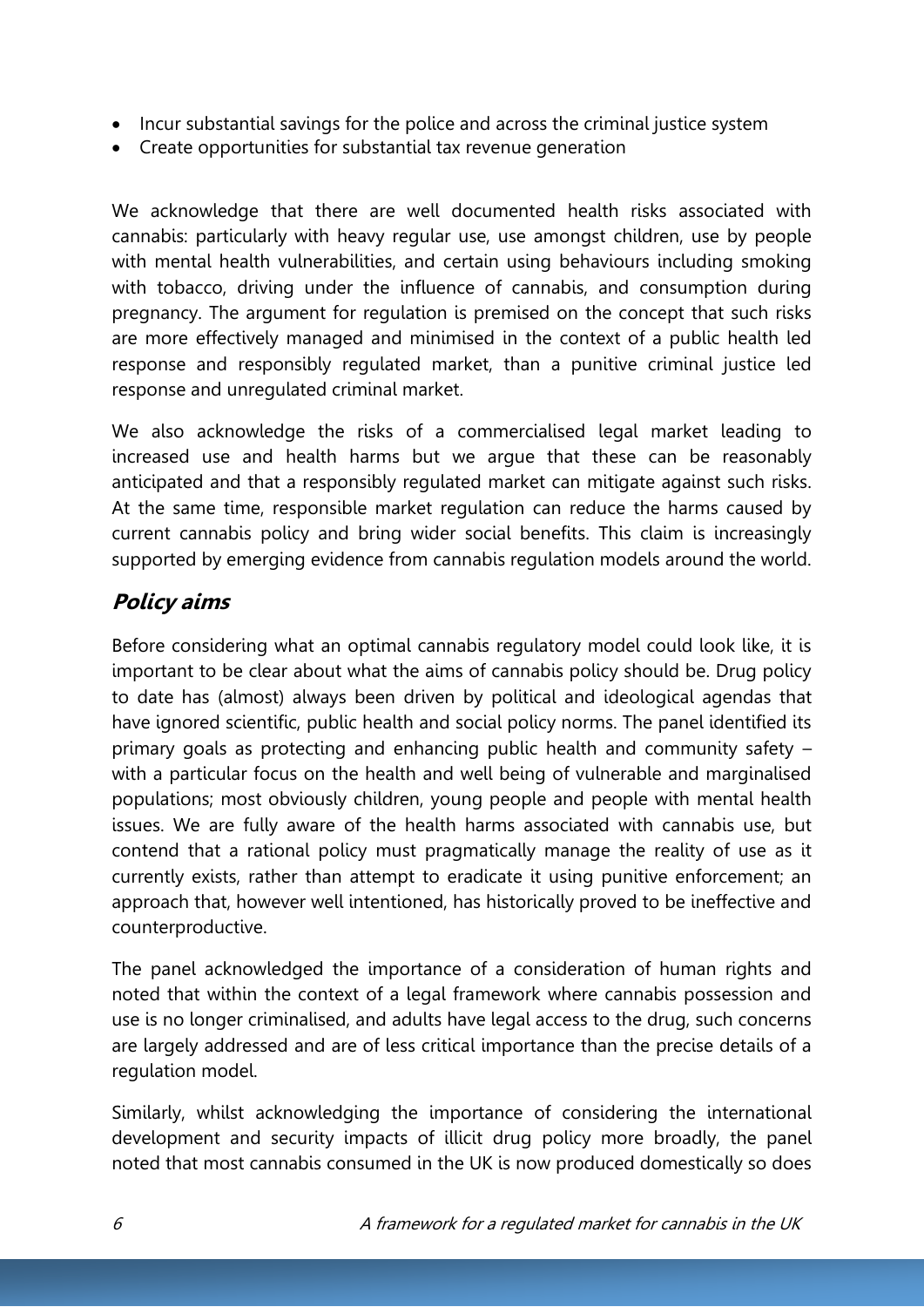not have the international impacts associated with heroin and cocaine, for example. This would continue to be the case under our recommendations, so the international dimension is less relevant here.

The panel acknowledged the importance of any policy expenditure delivering good value for money in terms of the outcomes it achieves. Part of this economic equation is the possibility of generating meaningful economic activity (including jobs) and tax revenue for the government, as well as saving money currently spent on cannabis enforcement across the criminal justice system. Whilst these outcomes may be a consideration, the panel considered them to be secondary to the primary goals of public health and community safety. The economic benefits of reform should be seen as a bonus rather than the overriding motivation.

### **Principles**

All policy should be based on evidence of what works in delivering on our shared goals, within accepted social values. Historically, however, UK drug policy has been characterised by untested policies with inadequate and unstructured evaluation. The panel was therefore keen to stress that a comprehensive and properly resourced monitoring and evaluation framework should be built into any new policy from the outset. Furthermore, the new policy should feature a clearly legislated annual review and reporting mechanism, so that it can be evaluated against key agreed outcome indicators. The panel acknowledge that this is a complex policy area in which there may be shifting or conflicting policy priorities. Decisions will sometimes involve pragmatic balancing acts that need to be periodically revisited. The legislation, and its regulatory framework, must be suitably flexible, and regulatory authorities willing and able to adapt the model in light of emerging evidence of what does and does not work in terms of delivering the public health and community safety goals.

All policy change involves a degree of risk. Whilst there are important lessons to inform this discussion from the regulation of other potentially risky products (most obviously alcohol, tobacco and pharmaceuticals), and a growing body of evidence from jurisdictions experimenting with various cannabis regulation models (in the Netherlands, Uruguay, Spain, the USA and elsewhere), there are also unknowns. Acknowledging this, we recommend a cautious approach that errs on the side of a more restrictive regulatory model in the first instance, with a careful and phased policy development and implementation process. We suggest that it is preferable to relax initial regulations that prove to be overly restrictive rather than attempt to retro-fit stricter regulation into a model that proves inadequately regulated (as has happened with tobacco, for example). A more cautious approach also has the benefit of reassuring sceptical or understandably wary members of the public and policy makers, whose legitimate concerns should not be ignored.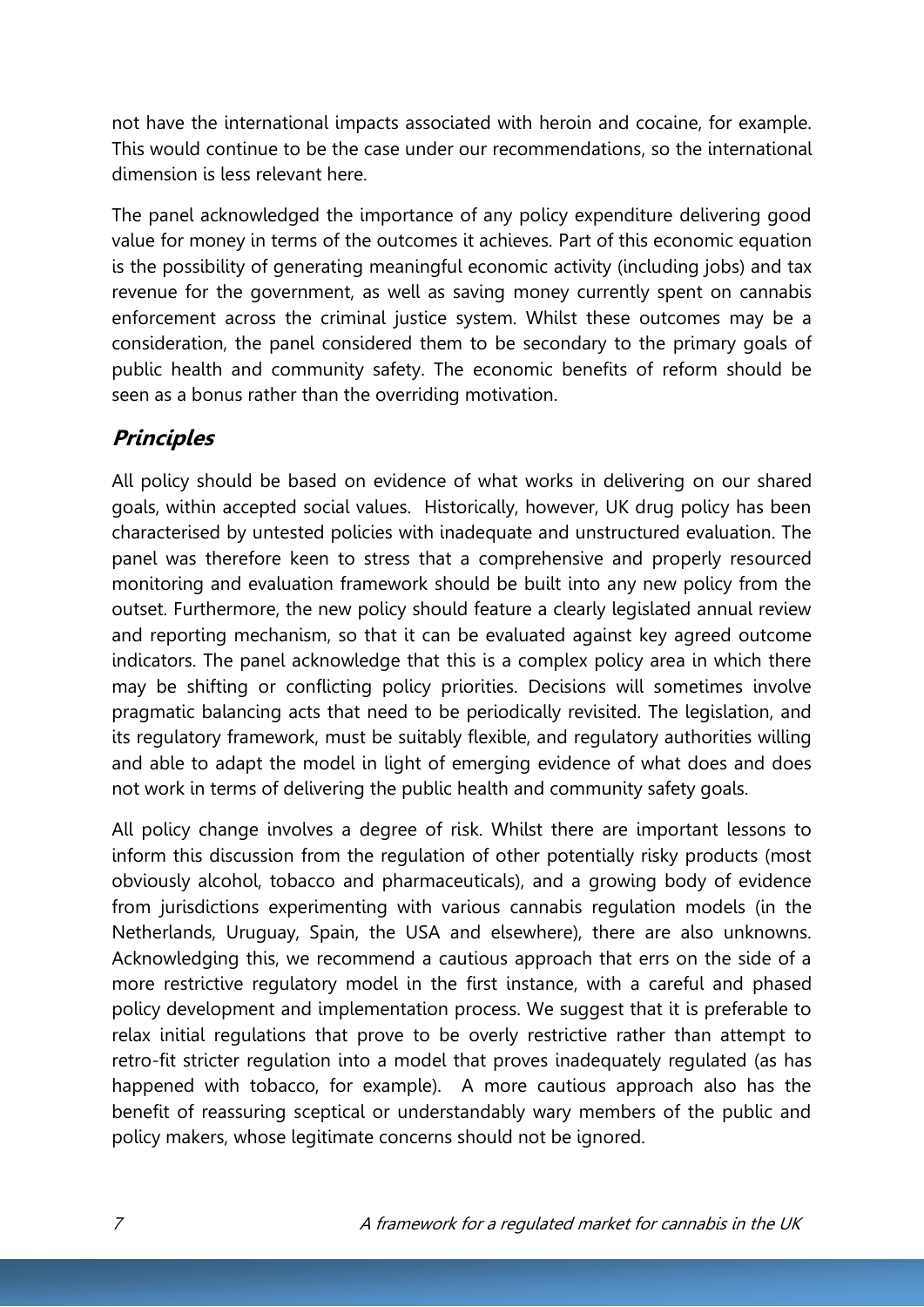Finally, it is important to stress that any regulatory framework is only as good as its enforcement. A new cannabis regulation model should be appropriately enforced, and in line with the previous principle, we suggest erring on the side of more, rather than less, vigorous enforcement at the outset.

#### **Medical cannabis**

We have not made a detailed case for reform or offered substantive recommendations regarding the regulation of cannabis or cannabis based products for medical uses. This was beyond the remit of the panel and its terms of reference. We do, however, acknowledge the urgent importance of addressing this issue and encourage government to actively engage with, and move forward with, the relevant questions.

It is clear that there is considerable cross over between the issues of medical and non medical cannabis regulation, both in terms of practicalities of different regulation models and how they would interact, and the intersection of the political debates, specifically how the politics around non-medical cannabis use has created barriers to research and access to medicines.

As a starting point, however, the panel would like to express support for the immediate rescheduling of cannabis in the UK (and at international/UN level) to a schedule 2 substance (to facilitate the cannabis research agenda), and also endorse the [www.endourpain.org](http://www.endourpain.org/) campaign to "change the law to allow doctors to prescribe cannabis where they consider it would help their patients; and for patients to have their prescription honoured at the pharmacy."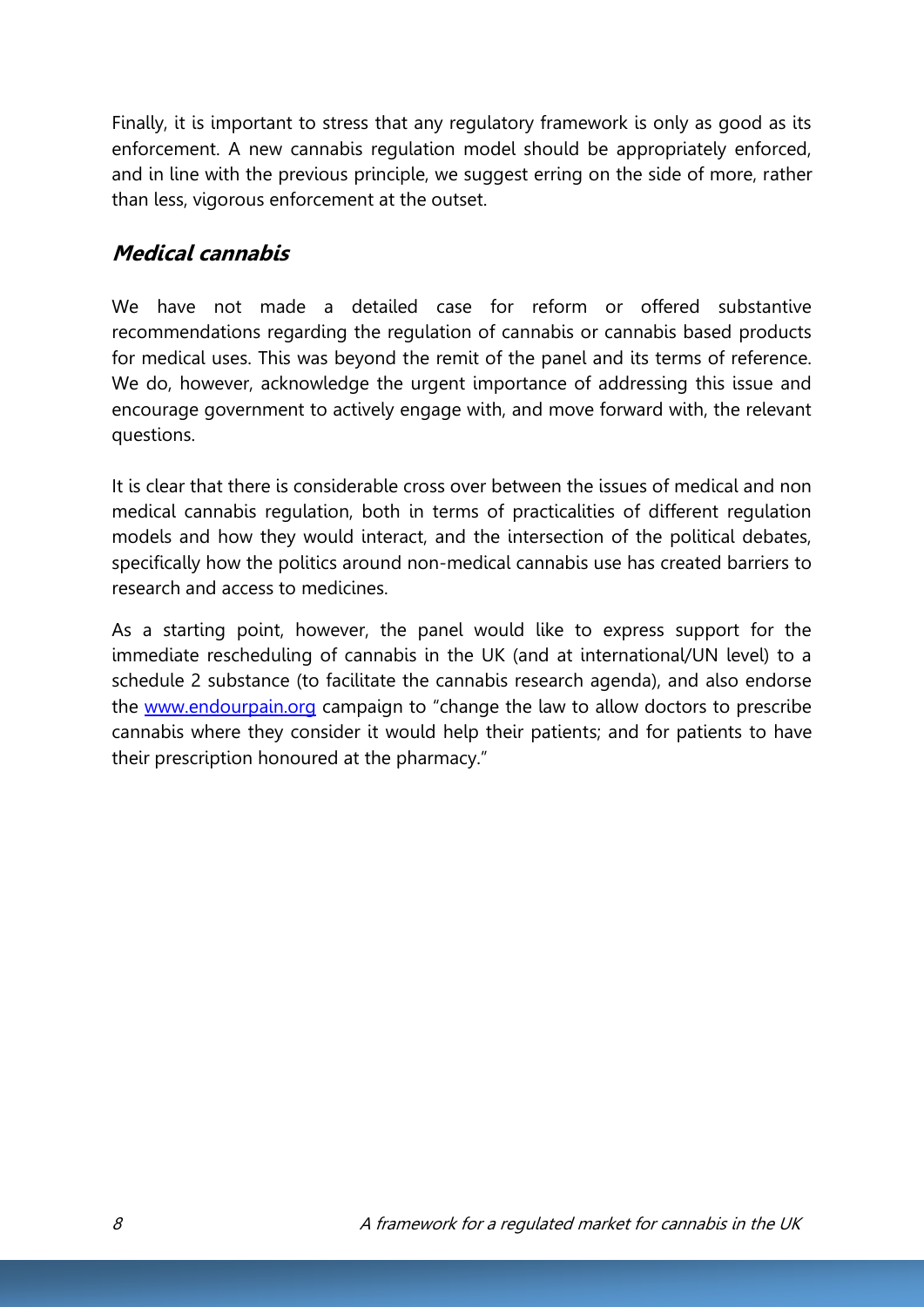# **Exploring a spectrum of options for regulating cannabis**

We recognise the unique risks associated with the use of any drug, including cannabis, and argue that these legitimise a higher level of state intervention in the production and sale of such products than exists for more conventional goods, such as groceries, for example.



Looking at the spectrum of policy options between unregulated criminal markets under prohibition at one extreme and unregulated legal markets under a free market model at the other, alongside earlier and also more recent conceptual analysis (eg. the multi-criteria decision analysis<sup>4</sup>), we argue that it is between these poles that the optimal regulatory model will be found (as illustrated in the graphic above). A regulatory framework naturally means that some activities would remain prohibited, such as sales or supply to under-18s for example, and be subject to proportionate civil or criminal sanctions. Clearly, even in a post-prohibition scenario there are a range of options available. The question at hand, therefore, concerns the precise nature and intensity of regulation applied to each element of the market. We work through these in turn and make recommendations below.

**.** 

<sup>&</sup>lt;sup>4</sup> A recent reworking of the MCDA model, undertaken by the DrugScience group working with four of the panel members, looked at how different drug policy regulatory frameworks impact on cannabis harms (publications forthcoming)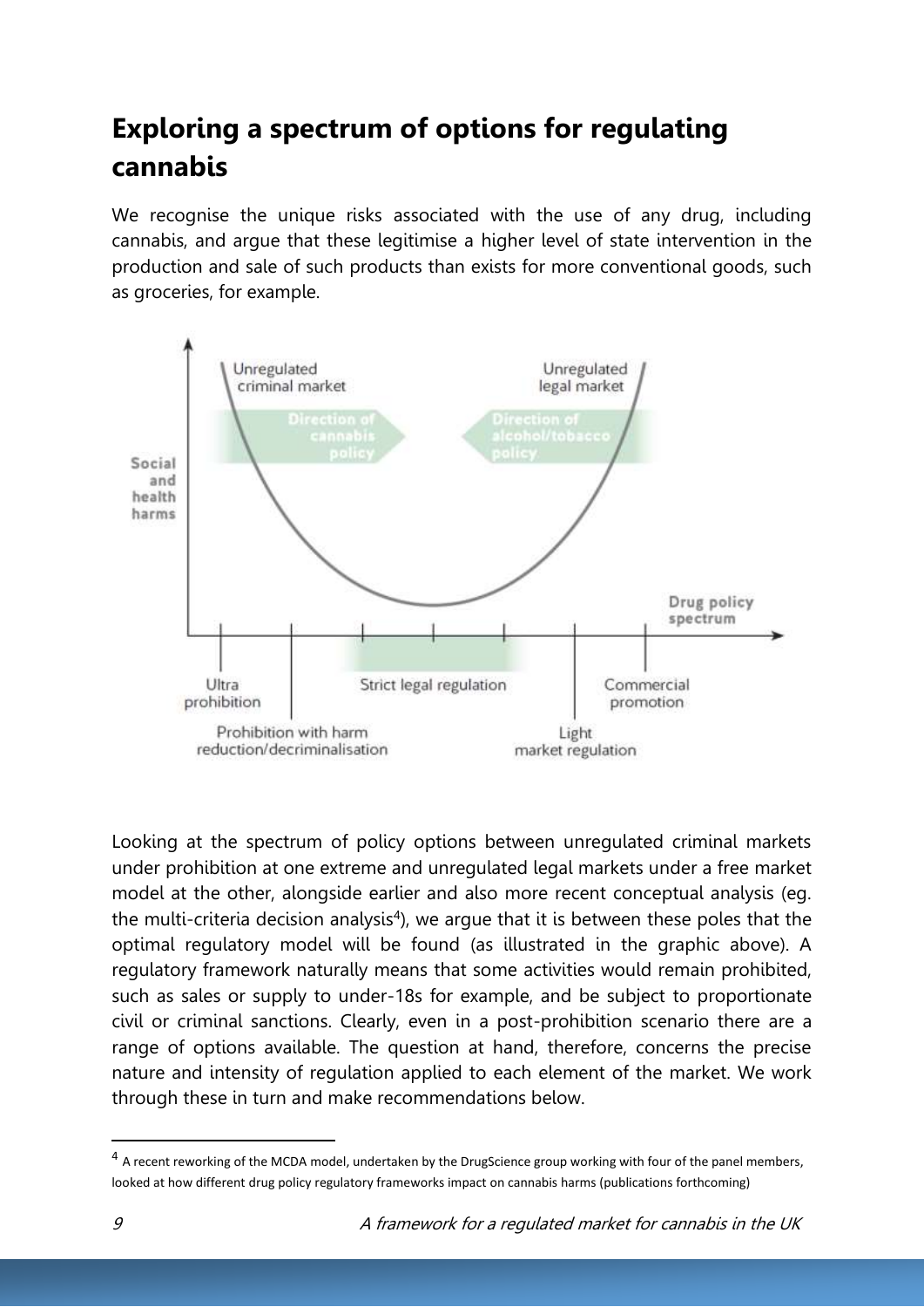We now have useful lessons to draw on from real world cannabis policy, from the more strictly state-controlled models such as Uruguay's, through to the more commercial market-oriented models such as Colorado's in the US. In line with the more cautious approach already outlined we recommend a position closer to the Uruguay model as the sensible starting point for the UK. We acknowledge that, once established, the regulatory framework should be reviewed and potentially be relaxed as new social controls and norms around the emerging legal market evolve.

We are acutely aware of the tension between public health and private profit in drug markets (for medical and non medical uses – although we are focusing here on the latter). Commercial entities will naturally seek to maximise profits by increasing sales. This tends to mean seeking to increase consumption, and the initiation of new users – with potentially negative public health impacts, as evident from the history of under-regulated alcohol and tobacco industries. It is notable that, as with alcohol, a minority of heavy or problematic cannabis users consume the majority of all cannabis produced. This means that commercial retailers and suppliers have an incentive to target the most problematic or potentially problematic users in order to boost profits. Cannabis regulation offers a unique opportunity to build a regulated market model from the start, making decisions in the public interest without the potentially corrupting influence of lobbying from a powerful established industry. We have a responsibility to make sure the mistakes of the past with alcohol and tobacco are not repeated.

One of our key considerations in developing this framework was therefore to avoid or minimise the risks of over-commercialisation. We have considered a number of ways in which this could be achieved, including government monopolies over all or part of the market, restricting the trade to public-interest companies, or not-forprofit entities such as cannabis social clubs. We also considered the 'Borland regulated market model<sup>5</sup>' developed for tobacco control. This model seeks to eliminate market incentives to increase use, but maintains elements of commercial competition at the supply and retail ends of the market. It establishes a state agency that acts as licensee and sole buyer from producers (who compete for the contract), and also the sole supplier to licensed retailers (who can compete with each other within market parameters established by the agency). This is essentially the model adopted in Uruguay.

Having explored the pros and cons of these different options we have recommended a strictly regulated model. Whilst not exactly matching, our proposal draws on elements of these different options so as to minimise the risks of overcommercialisation, particularly around industry lobbying and marketing practices. It

1

<sup>5</sup> Borland, R. 2003 'A strategy for controlling the marketing of tobacco products: a regulated market model' BMJ tobacco control 12:374-382 doi:10.1136/tc.12.4.374 http://tobaccocontrol.bmj.com/content/12/4/374.full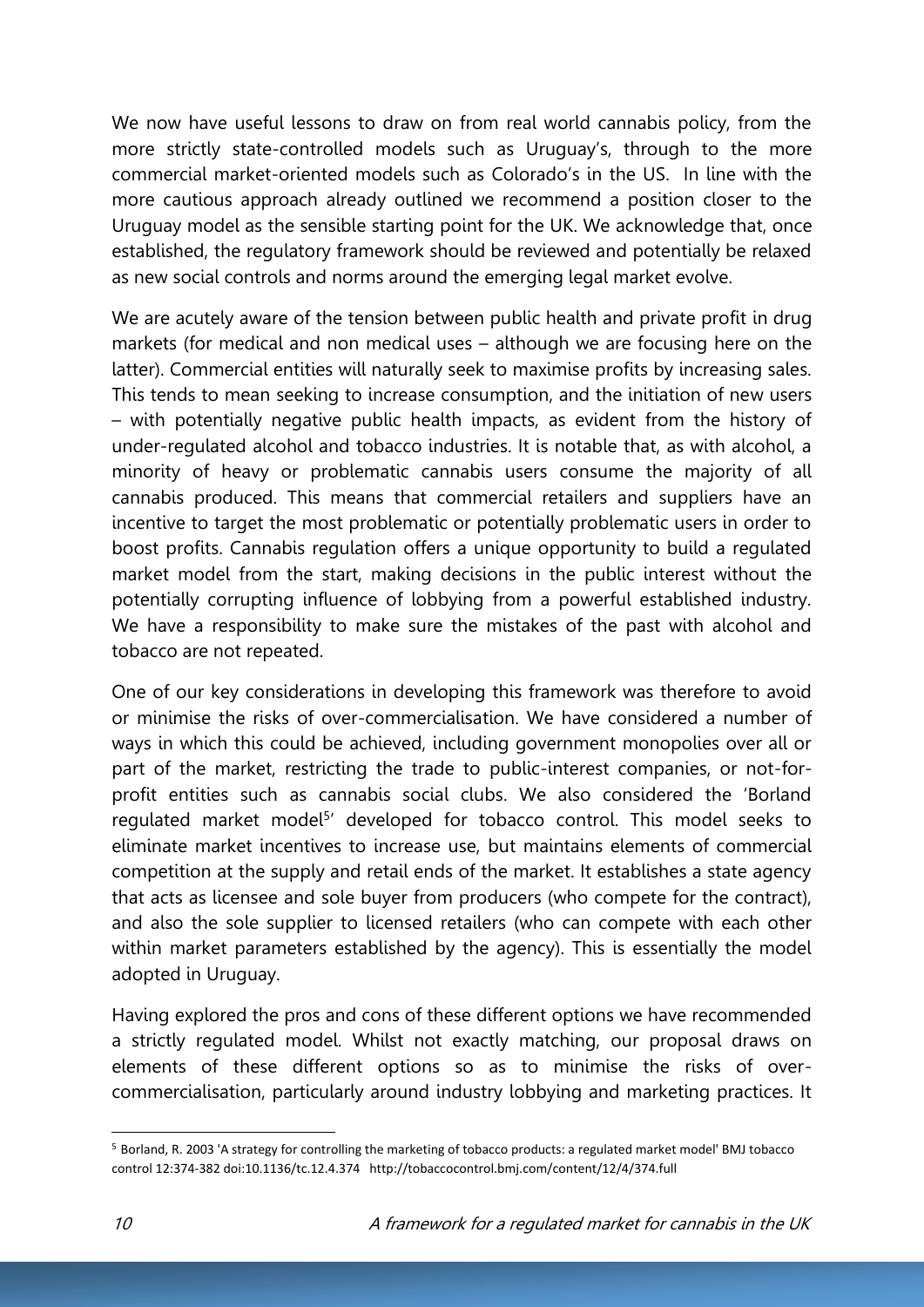is a model we believe will be practical within the political and cultural environment of the UK.

Key elements of the proposed model (explored in more detail below) include:

- Establishment of a new Cannabis Regulatory Agency (CRA)
- Licensing (via the CRA) of producers, and what products they can produce
- Limiting the size of individual producers, and preventing 'vertical integration' of producers and vendors, to prevent the emergence of a powerful industry lobby
- Allowing small scale home cultivation within clearly defined parameters
- Licensing (via the CRA) the operation of non-profit 'cannabis social clubs' within clearly defined parameters
- Licensing of sales (via the CRA and local authorities) with appropriate controls over products (preparation, price, potency, packaging), vendors (mandated responsible vendor training, provision of health advice to consumers at point of sale), outlets (location, hours of opening, signage), and marketing (bans on branding, promotions and advertising)
- Controls over access to retail sales (eg. minimum purchase age controls), and consumption (eg. bans on smoking in public spaces)

#### **Institutional and decision making framework**

Different elements of decision making will need to operate at different levels of government. We recommend the establishment of a new, publically run, national Cannabis Regulation Agency (CRA). The body would oversee the licensing of production, products, outlets and vendors, and sales. There are a number of different Government departments that such an agency would cut across (Treasury, Health, Business Innovation and Skills, Home Office, and Justice), but we propose that it sit jointly under the Department of Health and Department for Business Innovation and Skills. One Minister should have overall responsibility for the policy, as it will be necessary for someone to lead on the issue and drive it forward in its early stages.

As is the case with alcohol licensing, local authorities should be responsible for local licensing decisions (within parameters established by the CRA and responsible minister), such as location, density of outlets, and opening hours. There would also be a role for the Home Office and Ministry of Justice to enforce the regulatory infrastructure in conjunction with local police forces.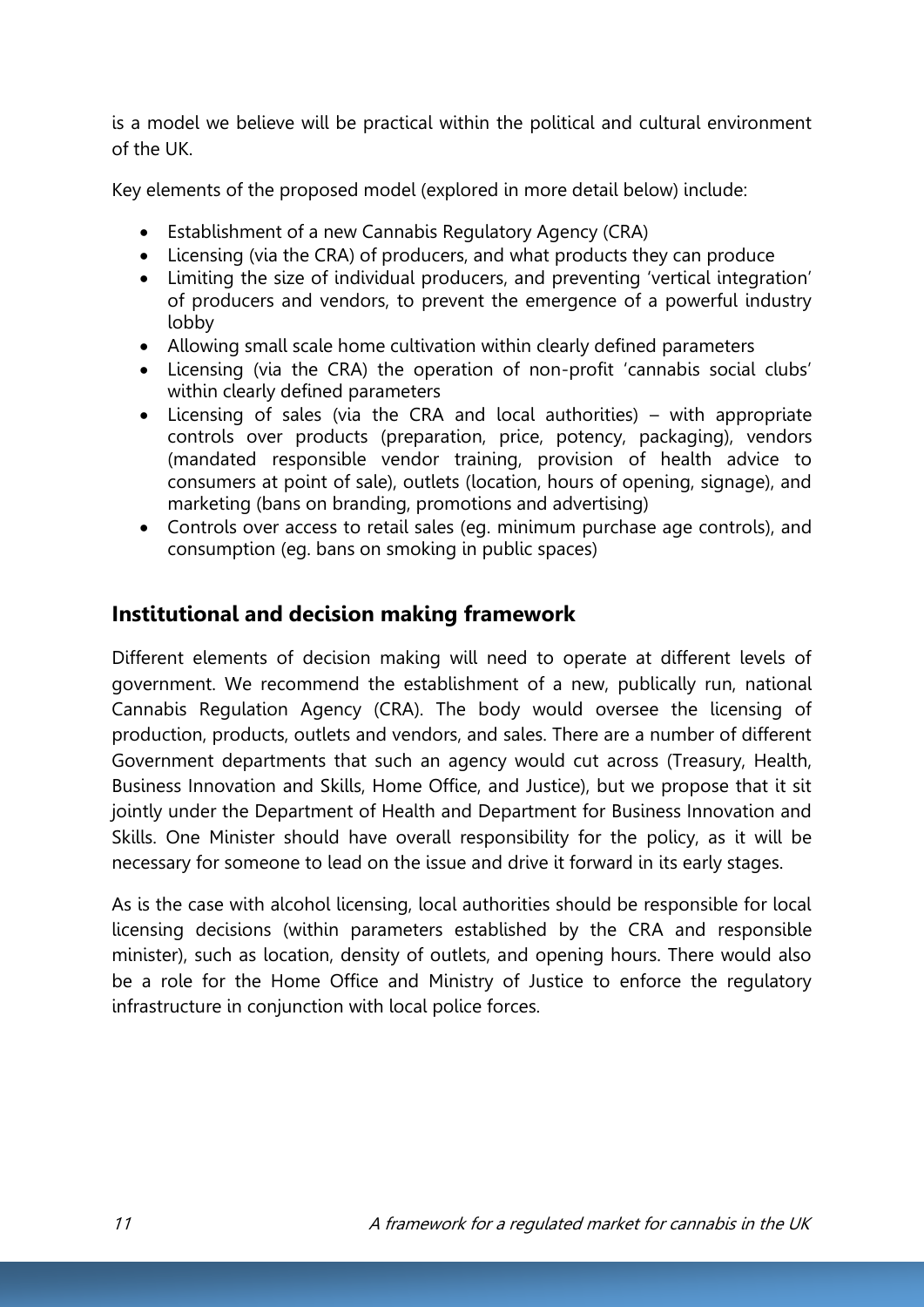# **Production**

We propose that there would be three ways in which cannabis could be produced for adult use: unlicensed home growing for personal use, small scale licensed production for membership based 'cannabis social clubs', and larger scale licensed production for retail sales. As is the case in Uruguay, the three production-supply routes can exist in parallel.

### **Home growing**

We recommend home growing by individuals for personal use should be permitted under certain conditions. The key goals of such conditionality would be to prevent larger scale, informal, unlicensed production and sale for profit, and to restrict access to non-adults.

Licensing of home growing would be possible but, we suspect, impractical due to bureaucracy, and likely to be widely ignored. So, based on experiences in multiple jurisdictions, we propose that home growing would be permitted for adults but with a limit on the number of plants per individual or residence with enforceable penalties for breaching.

Home growing is allowed under a number of legislated models around the world, with a different number of plants under each. In Uruguay the limit is nine plants, in Colorado, Washington DC and Alaska it is six plants (of which only three can be mature/flowering), and in Oregon it is four plants. Some European jurisdictions, including Belgium, Spain, and the Netherlands, also informally tolerate limited home growing within their policies of non-criminalisation of possession and use.

Based on these experiences we propose a limit of four plants would be reasonable, but also acknowledge that strict enforcement of such limits in private residences would be problematic, so suggest that such numbers would be used to limit or moderate production, specifically regarding secondary for-profit sales. Some degree of social supply, sharing, or not for profit sales, would be inevitable (as with home brewing) – and would need to be pragmatically tolerated, but with supply to under-18s naturally remaining an enforceable offence, as would be the case under all production/availability models (see below).

It seems likely that if cannabis is available via retail outlets, home growing would become a minority pursuit, as most users will default to the convenience of retail, as has been the case in the Netherlands. This is also evident for alcohol, where home brewing and winemaking are minority pursuits.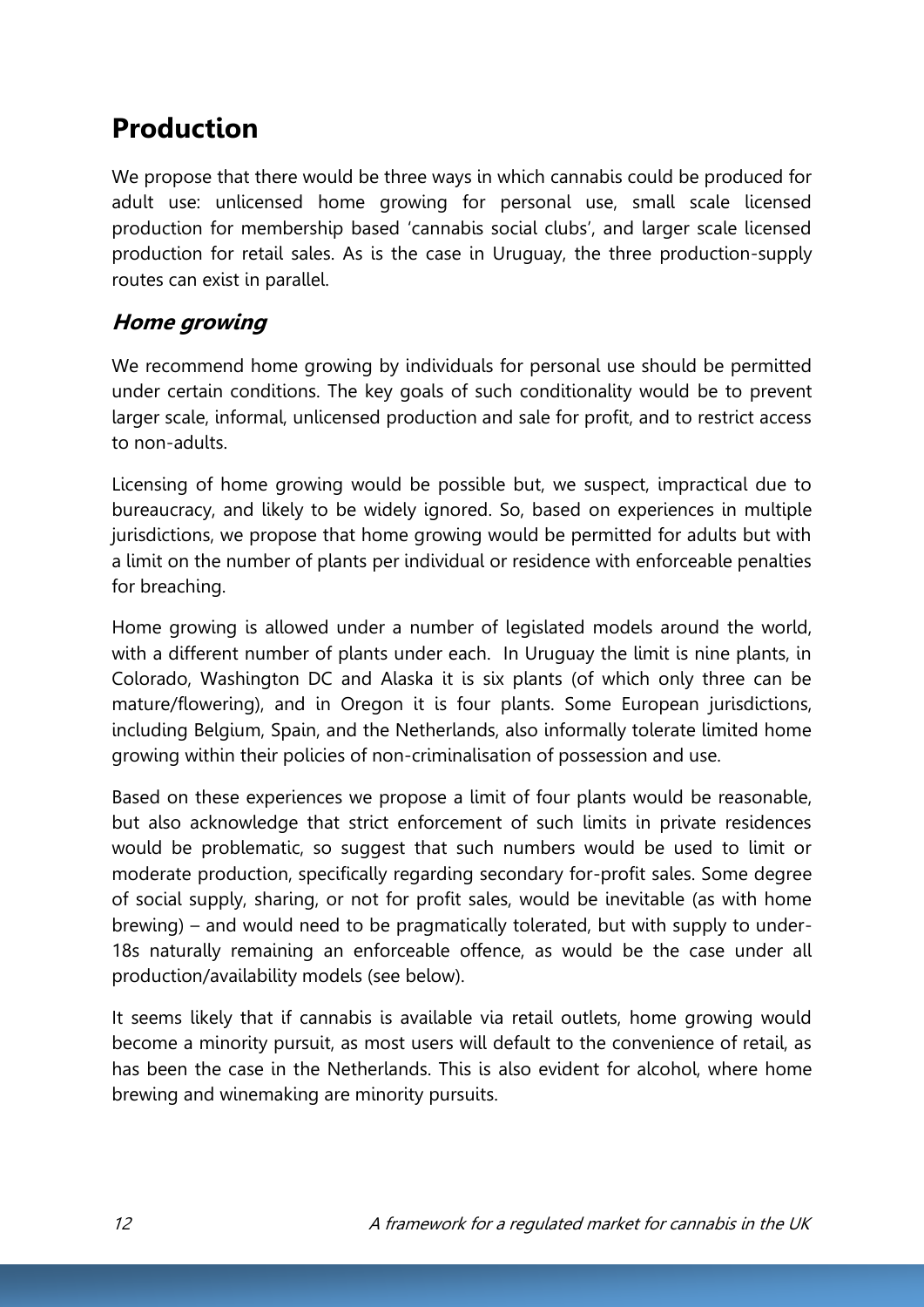### **Cannabis Social Clubs (CSCs)**

Cannabis user-activists in Spain have exploited a legal grey area of the country's drug laws by establishing so-called 'cannabis social clubs' (CSCs). The CSCs take advantage of the Spanish decriminalisation law that nominally tolerates small scale cultivation for personal use. Club members allocate their allowance to the club, which then grows the pooled allocation of plants and supplies club members from a designated venue.

The clubs – now numbering more than 400 – follow a voluntary code of practice, and are relatively self-contained and self-regulating entities, operating on a not-for-profit basis to produce cannabis for registered club members only. This has helped ensure that there is little diversion of cannabis from the club to the illicit market, and that access is subject to checks and age controls. As not for profit entities, the clubs also have no financial incentive to increase consumption or initiate new users.

Where problems have arisen with the CSCs in Spain (some much larger clubs appearing in urban centres, thereby moving away from the original small scale, nonprofit ethos), it is primarily due to the lack of formal regulation. Uruguay has established a formal framework for CSCs and the panel see merits in similarly allowing CSCs along the lines of the Spanish model to exist in the UK, so long as they are subject to a formal regulation framework that includes:

- A licensing framework for the club management, venues and grow operations
- Limiting the size of clubs to less than 100 adult members
- Limits on per-member production and supply, and a prohibition on sales to non-members
- Establishing clubs as not-for-profit entities

As with home growing, it seems likely that CSCs would only cater for a minority of cannabis 'connoisseurs' once a legal retail supply was established. They would be able to make available a wider range of niche cannabis products (such as a wider variety of strains, resin and concentrates) that would not, initially at least, be available via a retail market (see below).

### **Licensed production for a retail market**

We recommend that supply to a retail market would be via licensed UK-based producers only. The Cannabis Regulatory Authority would license the production of a fixed volume of specified products from each licensee. This volume would be flexible and subject to review in light of changing market demand. We considered the Uruguay model of the CRA being the licensee and sole buyer (like the Borland model described above) but determined that a licensed producer model, combined with a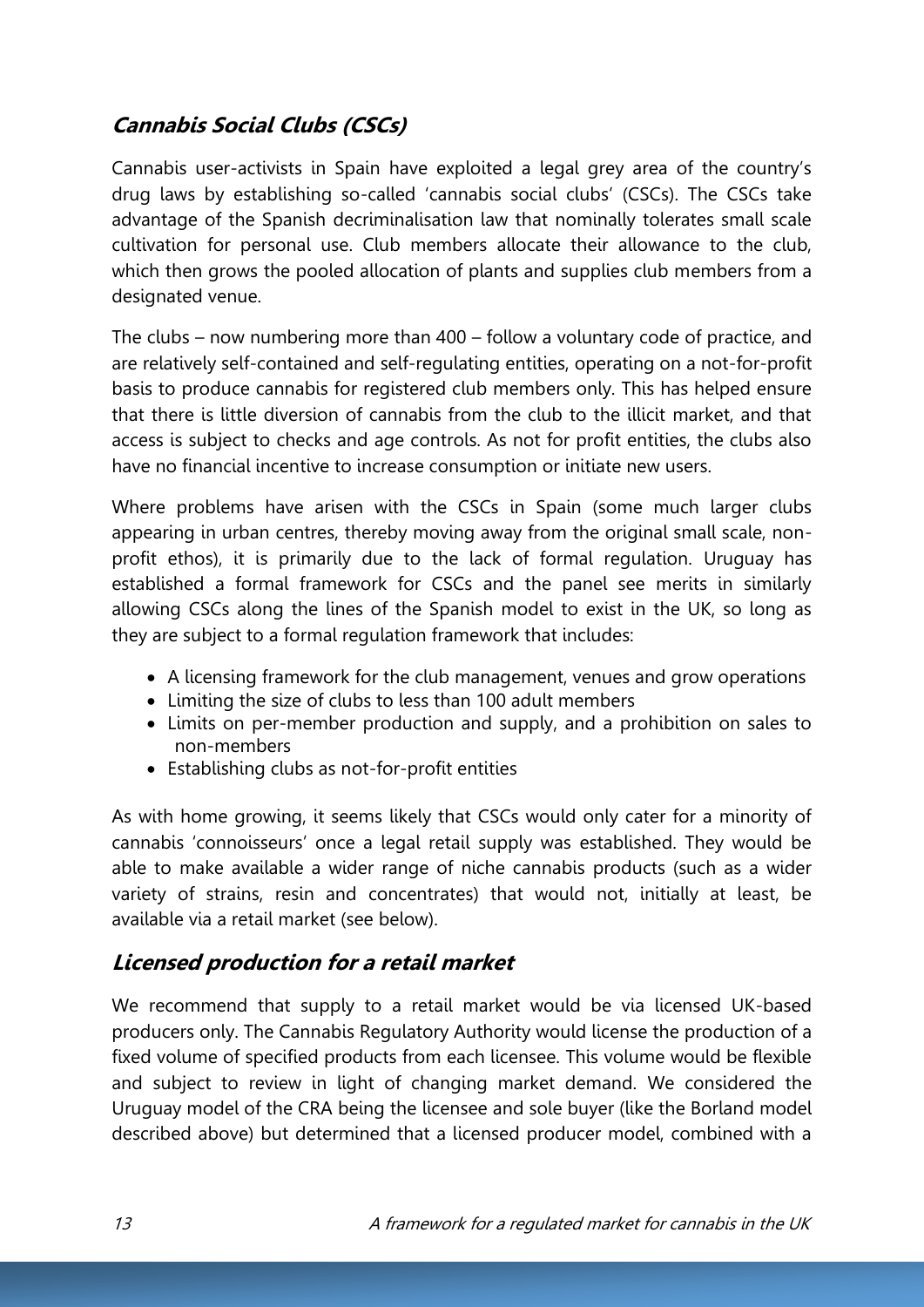ban on vertical integration between producer and retailers, could deliver similar outcomes with a less onerous regulatory burden.

The panel discussed the 'seed to sale' model adopted in some US states, where individual cannabis plants are tagged and traceable through every stage from growth, manufacture and sale. The systems are designed to minimise the risk of diversion of cannabis into unlicensed sales, unlicensed production entering the market, and tax avoidance. It was noted that despite being a management resource burden, where this system is in place, it is reportedly working effectively. The panel suggest similar 'seed to sale' tracking be established for UK retail production. This is one of the aspects of the framework that could be reviewed after a period of time and potentially relaxed.

The panel agreed that the framework would recommend against initially allowing any importation or exportation of cannabis. This is primarily because of the problematic and evolving international legal environment (see below). This situation could change in the future and should be kept under review.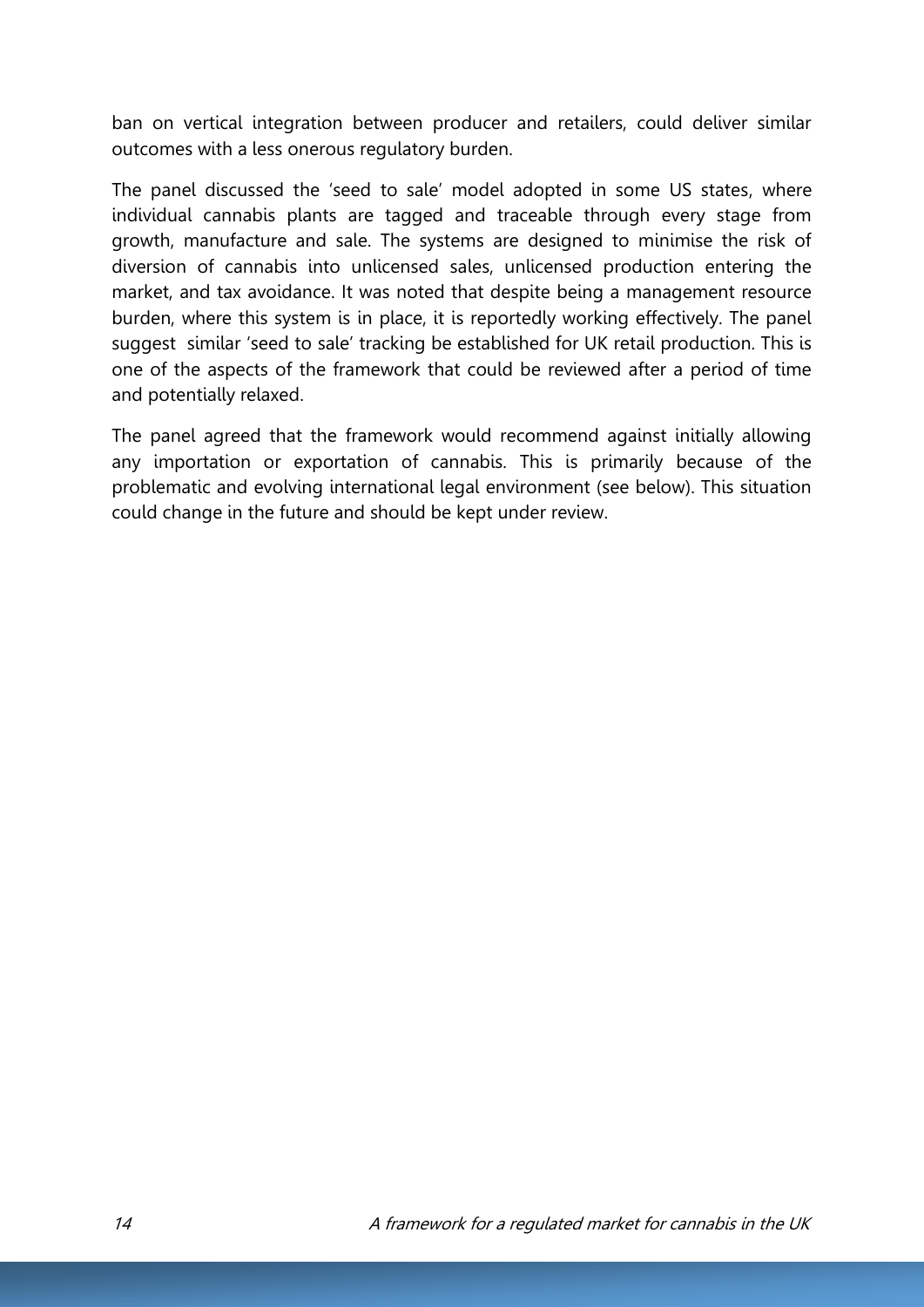# **Products**

### **Preparation**

There is a broad and growing range of cannabis products available including herbal cannabis, cannabis resin, cannabis concentrates and cannabis infused edibles. Dried herbal cannabis (which dominates the existing UK market) is the least processed of these and correspondingly involves the least complex regulatory challenge. We recommend that, as part of the cautious implementation approach (and again following Uruguay's lead), in the first instance licensed retail sales should be limited exclusively to herbal cannabis. If there is demand for other preparations/products that is not legally met, this could create opportunities for criminal markets. However, we think that legal supply of herbal cannabis would meet the majority of demand, and the alternative CSC supply route would potentially be able to cater better for those who wish to access more niche cannabis products.

We acknowledge that cannabis infused edibles can reduce certain risks (most obviously those associated with smoking/inhalation), but also that they are associated with their own unique risks (specifically around dosage control). As there is currently no significant illicit market for edibles in the UK, making them available could change using behaviours in unpredictable ways. Experience from the US also suggests that regulation of edibles involves a substantially more complex regulatory engagement and has had to evolve rapidly as new and unanticipated challenges have emerged. We suggest that licensing production and sale of edibles is something that should be actively considered, but we see no need to rush into opening an entirely new cannabis product market. It could sensibly wait until there is better research on the impact of retail edible availability in US markets, for example in a second phase of a UK market development once retail availability of herbal cannabis had been established, bedded in and teething problems had been addressed. Making herbal cannabis into edible products is very simple and therefore an initial restriction on sales of edibles would not prevent those who so desired them from consuming them. If and when cannabis infused edible products are made available for retail, they should be subject to strict controls. Learning from the US experience we would specifically recommend that they are only available in clearly labelled single dose units, and should avoid cannabis infused confectionery likely to appeal to children.

There is a more substantive established illicit UK market for cannabis resin and, if it became clear that demand for resin remained, despite the availability of retail herbal cannabis, then the establishment of a licit production and supply route to retail should be considered.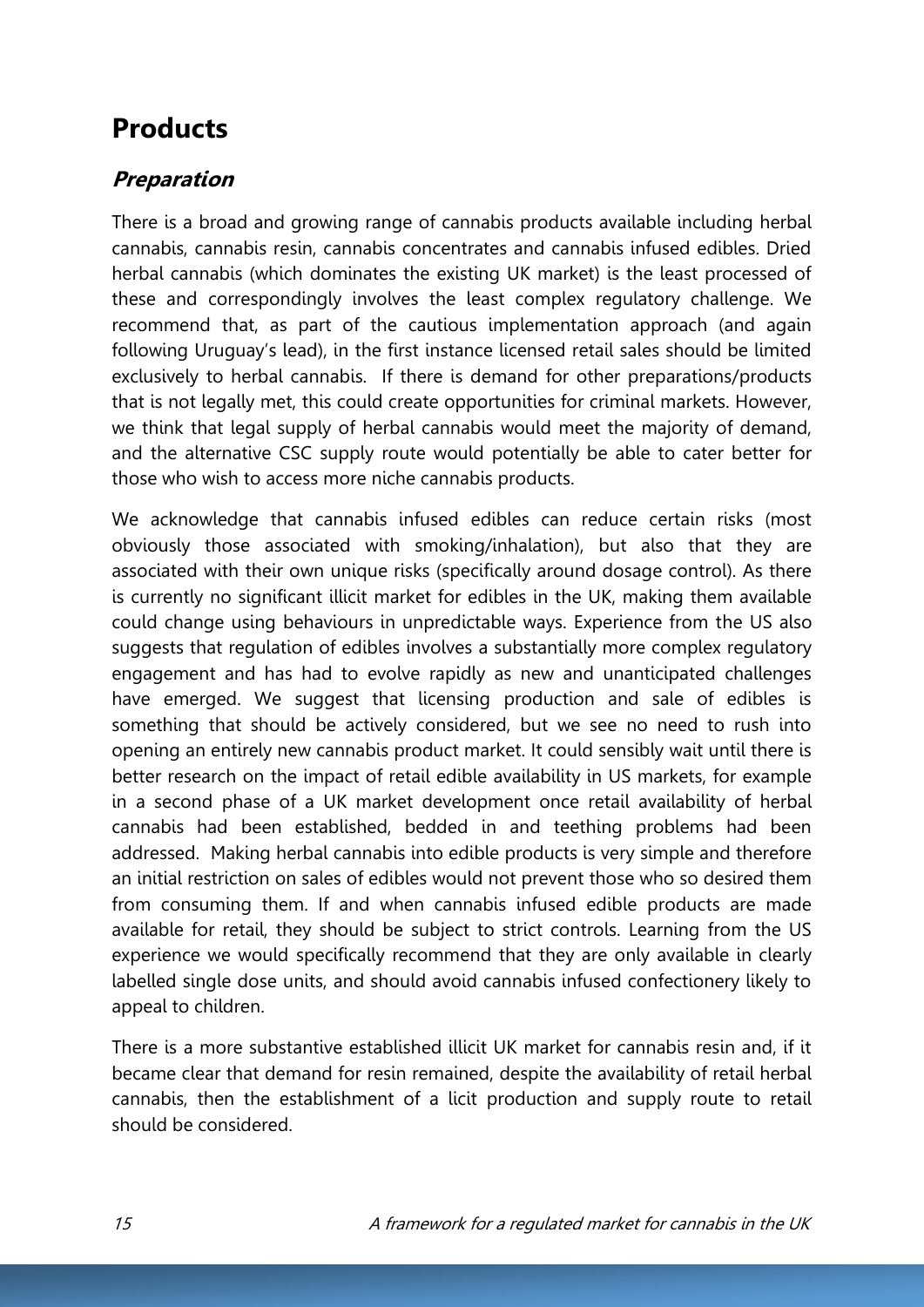There is currently no significant established illicit market in the UK for the highly concentrated cannabis extracts (such as Butane Hash Oil, or BHO) that are growing in popularity in some US markets. These high potency products (some containing over 80% THC) are a relative unknown in terms of their risks and health impacts, although it seems reasonable to assume that they are associated with some elevated risks compared to lower potency products. Therefore, given the concerns and unknowns surrounding manufacture and use of these high potency products for recreational purposes, we see no reason to open the market to retail sales of these products when herbal cannabis will be available<sup>6</sup>. Resins, concentrates and other more niche products could be made available via CSCs, however, so that there is at least a way of meeting demand where it exists. We note that some concentrate extraction processes are potentially quite dangerous so may require additional tiers of licensing/regulation within a CSC framework.

The panel also noted the emergence and growing popularity in US markets of vaping technology that dispenses cannabis oil vapour (electronic cannabis delivery systems or ECDS) rather than the more familiar nicotine vapour from 'e-cigarettes' (electronic nicotine delivery systems or ENDS). We acknowledge that from a public health point of view it is preferable for people to consume cannabis through ECDS (compared with smoking), although we recommend regulation around the safety and quality of any future legal vaping devices and contents, beyond the relatively limited regulation currently deployed for ENDS (we note regulations around ENDS are being substantially reformed at EU level this year). Amongst the variety of non-herbal processed cannabis products there is a good argument for prioritising the availability of ECDS which offer similar harm reduction benefits over smoking of joints that ENDS offer over traditional cigarettes. However, as with cannabis infused edibles, we suggest that such availability be cautiously explored during a second phase of market development when clearer lessons can be drawn from the US experience.

As part of an effort to encourage alternatives to smoking cannabis (which has intrinsic risks to lung health) particularly when mixed with tobacco (which has additional risks associated with dependence and acting as a gateway to tobacco use) we recommend that herbal cannabis be sold only in loose form (i.e. no sales of prerolled 'joints'). Efforts should also be made – through vendors, information available at point of sale, and other education channels - to educate people who use cannabis about relative lower risk associated with devices that heat herbal tobacco to release a vapour that is inhaled, when compared to burning herbal tobacco in a pipe and inhaling the smoke.

 $\overline{a}$ 

<sup>6</sup> *We note that these high potency products may have specific uses for medical cannabis patients, and therefore suggest rescheduling of cannabis could help address potential restrictions of availability for medical usage.*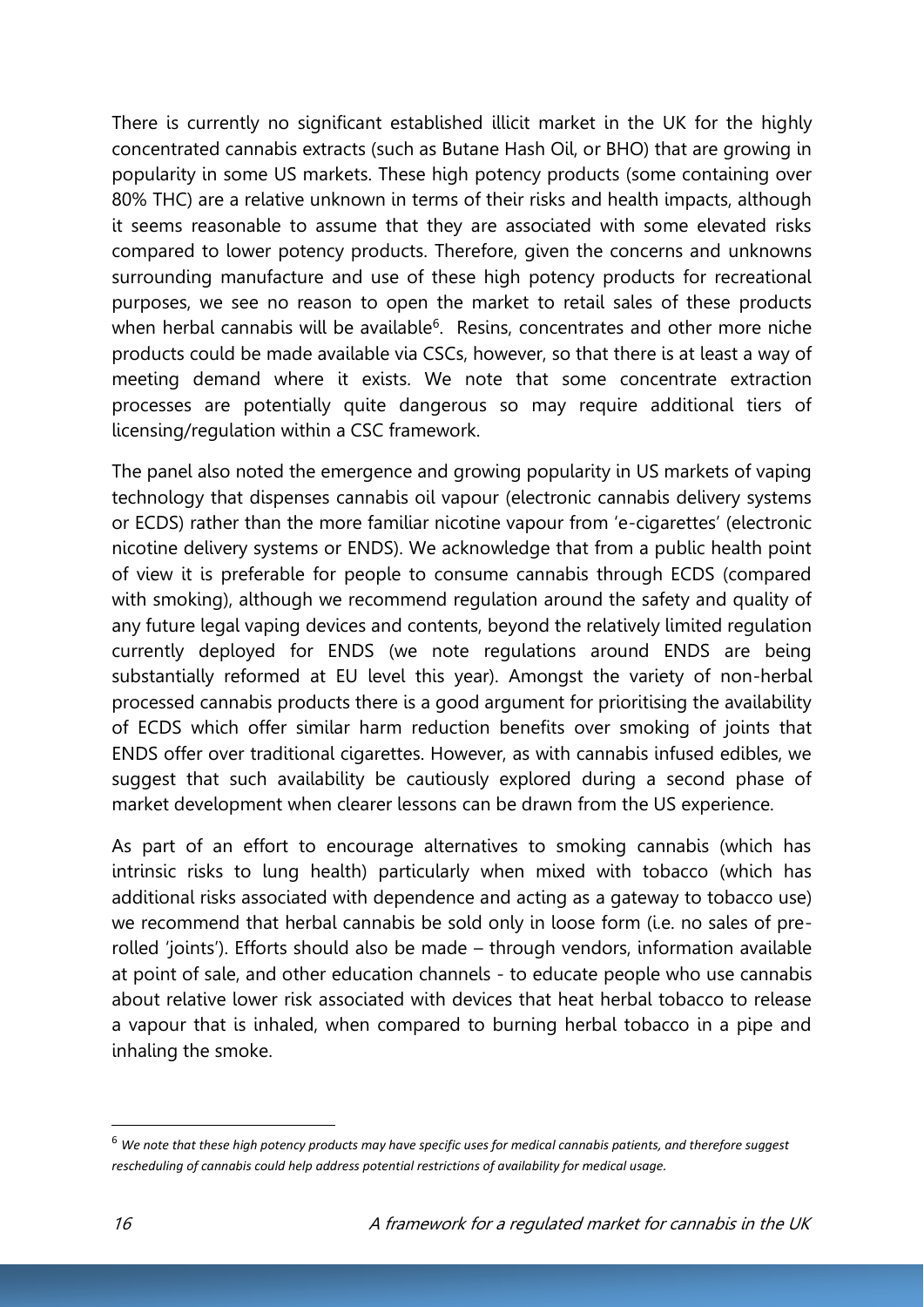We do not recommend including any synthetic cannabinoid products under this regulatory framework or within the purview of the CRA. We do not think there is a market for these products except where people are unable to access other forms of cannabis. As such, a regulated framework for herbal cannabis is likely to reduce some of the current market in synthetics.

### **Potency**

We took evidence from Professor Val Curran, the UK's leading expert on the effects of cannabis on the brain. She explained that cannabis risks (of dependence, psychosis and memory impairment) are increased with cannabis that contained high levels of THC (responsible for the 'high' users experience) and low levels of cannabidiol (CBD, which moderates some of the effects of the THC). This is precisely the type of cannabis (often somewhat un-scientifically, labelled as 'skunk' in the UK public debate) that has increasingly dominated the UK illicit market in recent years. THC content has risen over recent years from around 5% (on average) in the midnineties to 14% and over nowadays. At the same time CBD in cannabis has fallen in many varieties to near zero.

For a regulated market to effectively displace the illicit market it needs to be able to meet existing demand, even if efforts can be made using the opportunities regulation offers to encourage moves towards healthier consumption behaviours over the longer term. On this basis we recommend that the CRA licenses producers to grow, at a minimum, three different strains of herbal cannabis to supply the retail market: one lower potency (5% THC), one medium potency (10% THC), and one of higher potency (15% THC). This is in line with the Uruguayan approach, and should be able to cater for the significant majority of demand. A wider variety of cannabis strains could potentially be licensed in the future, and the model proposed would also be available for the more niche 'connoisseur' market in the short term via home growing or CSCs. Making lower potency cannabis available is important because many existing cannabis users can *only* access high potency varieties via the illicit market - even if, as if often the case, they would opt for something milder if given the choice (just as most people drink beers and wines rather than spirits).

Notably, Professor Curran made clear that the risks associated with THC exposure are significantly moderated by the presence of CBD. For this reason we recommend that all retail herbal cannabis include a minimum CBD content 'buffer', which ideally should be set at 4%.

It is important for consumers to be fully aware of what they are buying. We recommend that the there should be routine independent monitoring of strength and potency of THC and CBD content at both production and retail stages of the market, supported by clear labelling of all products (see below). Any mis-labelling or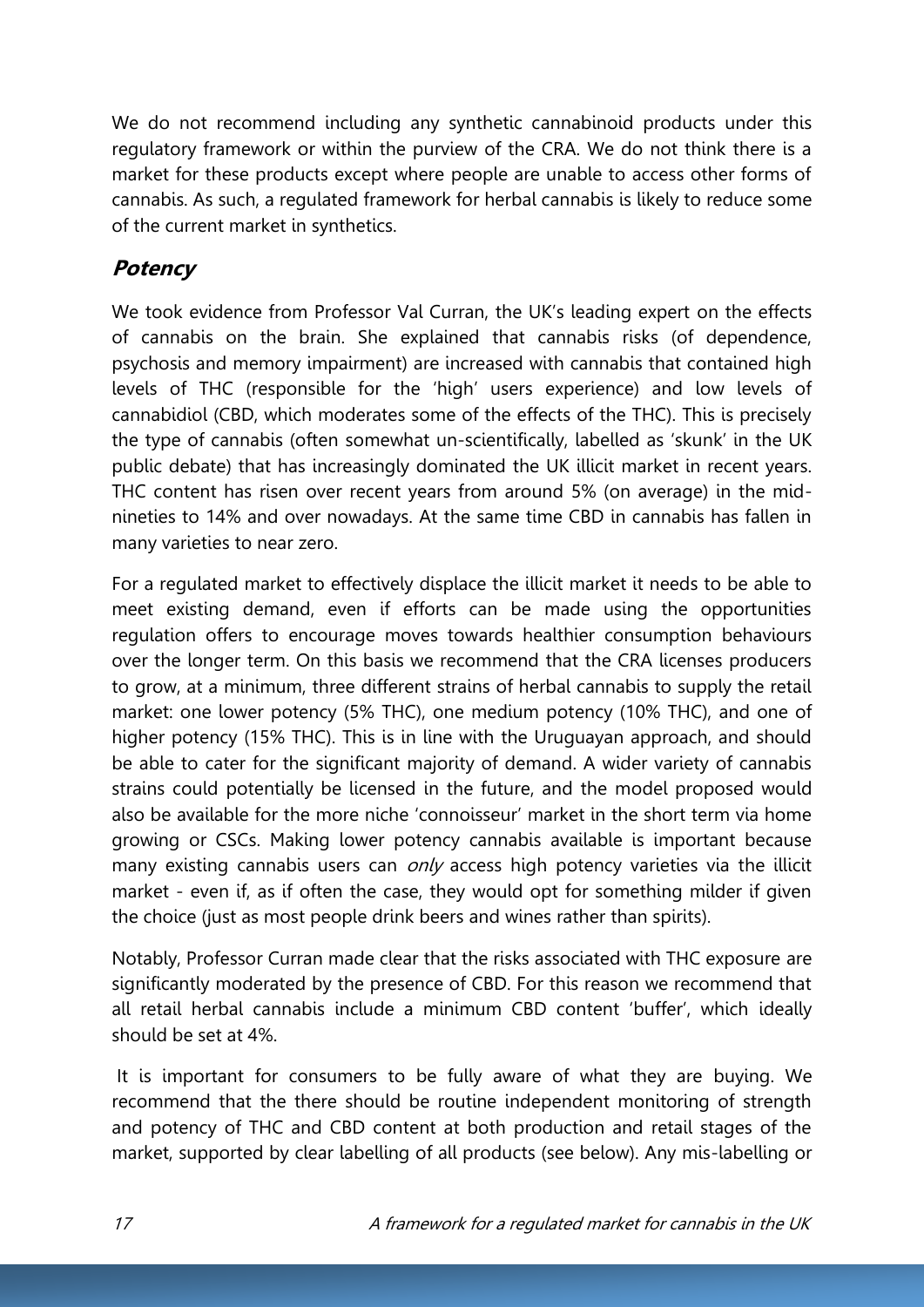mis-selling at production or retail point should be considered a serious licensing violation.

## **Packaging**

We recommend that plain packaging should be mandatory for all retail cannabis, with standardised non-branded designs along the lines of prescription pharmaceuticals (see below). Licensed medical cannabis products available in Europe, such as 'Bedrocan' in the Netherlands, provide a useful model.



We note that packaging can be used in a positive way to educate consumers, influence using behaviours, and thereby improve public health outcomes. We therefore recommend that product labels, as well as providing basic information about the product and potency, should have mandated information and warnings about key health risks and how to minimise or avoid them. More detailed health information should be included on printed inserts with all retail sales, similar to those that accompany all prescription medicines. This packaging information, and its prominence, should be informed by the most recent and most robust evidence base on harm.

All packaging should be in re-sealable childproof containers – again, of the kind used for prescription medicines.

### **Price**

Price is a potentially useful regulatory tool at governments' disposal. We acknowledge, however, that price controls can face conflicting priorities, as has been the case with tobacco, for example. Increasing prices may dissuade use but also encourage a criminal market that undercuts these prices. Conversely, reducing prices to help stamp out the illicit trade may inadvertently encourage increased use. Clearly there is balance to be struck and, as it is hard to predict precisely how the parallel licit and illicit markets will evolve and respond to changing prices, we make the following recommendations.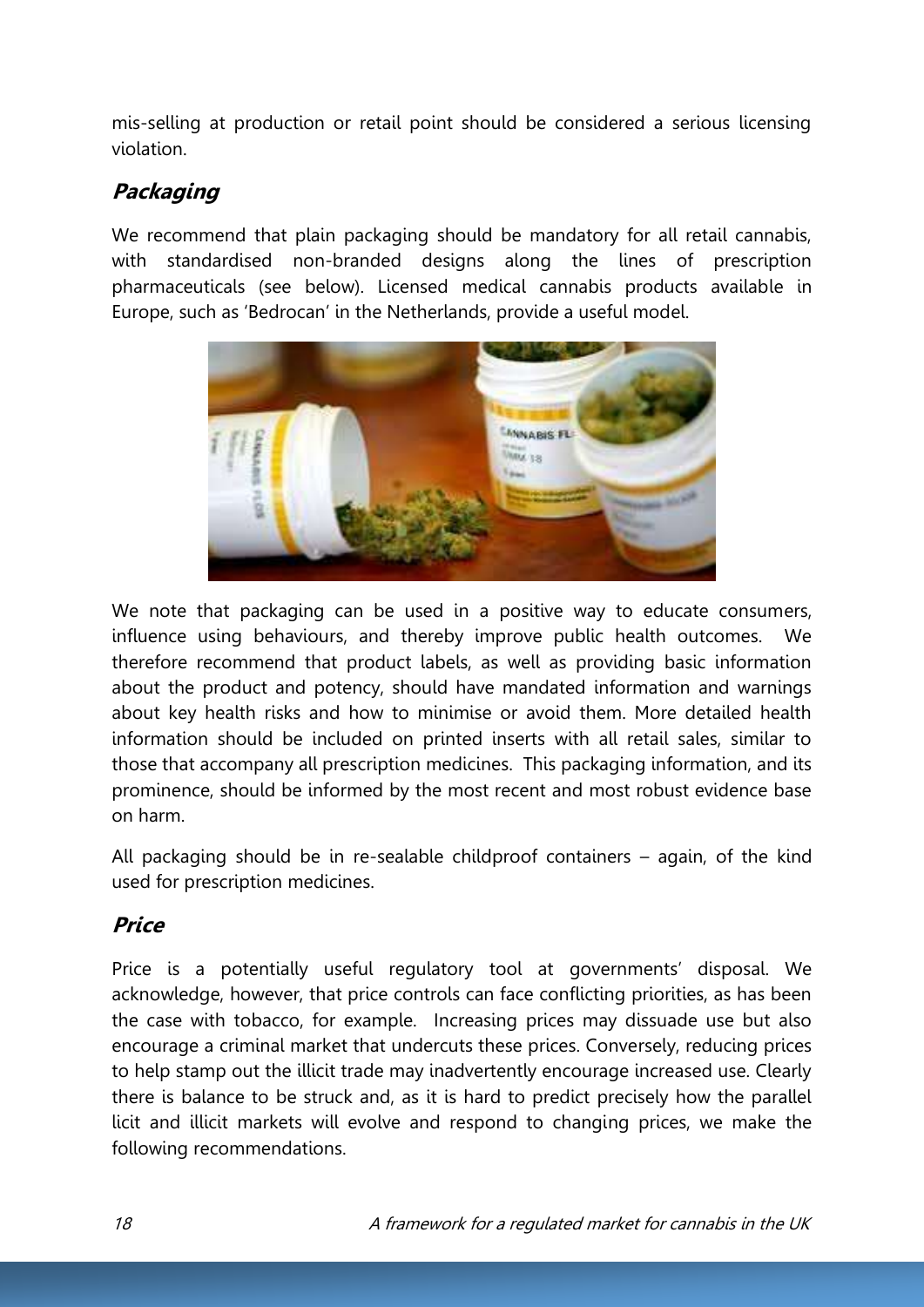Firstly, in the initial phase of implementation, a greater degree of state control over pricing would be advisable, involving either direct price fixing, or maximum and minimum price controls for all retail sales. To avoid unpredictable impacts of dramatic price changes, we suggest that market prices are initially set at or near current illicit market prices.

Secondly, an effective monitoring framework, as recommended, should allow impacts of pricing controls to be closely evaluated, and adjustments made relatively quickly. Maintaining the flexibility and responsiveness of price controls will be an important role for the CRA in the early stages of implementation. Stricter price controls during this period could be reviewed and potentially relaxed as and when the framework is established and the anticipated benefits and challenges have been identified. We recommend, however, that a minimum pricing policy be maintained and that deep discounting, giveaways, and '2 for 1' type deals are prohibited (much like the direction of development in controls on alcohol sales).

Pricing controls should relate directly to THC content by weight (e.g. a gram of 15% potency cannabis should cost approximately three times that of a gram of 5% potency). On top of this, we also recommend that the CRA explore the idea of creating an artificial regulatory price gradient, applying additional costs to sales of higher potency products, and fewer costs to lower potency products. There is evidence from similar approaches to alcohol pricing in some jurisdictions that such an approach could moderate total THC consumption.

Cannabis markets and patterns of use do not exist in isolation from other licit and illicit drugs. Changes in pricing that impact on cannabis use may also impact on levels of alcohol use (and to a lesser extent other drugs), although current research on the impacts is inconclusive. We recommend that such interactions and impacts of regulatory interventions are subject to meaningful ongoing research and evaluation as part of wider monitoring commitments, and that relevant findings inform both the development of cannabis and alcohol policy – and drug policy more broadly – going forward.

### **Taxation**

Taxation of retail cannabis offers the potential for significant government revenue. Depending on how legal markets develop, and the taxation regimes adopted, credible estimates put this in the region of £500million to £1billion annually. Our view is that taxation policy should be subservient to public health and social policy goals, and maximising taxation revenue should not be a primary goal in itself. We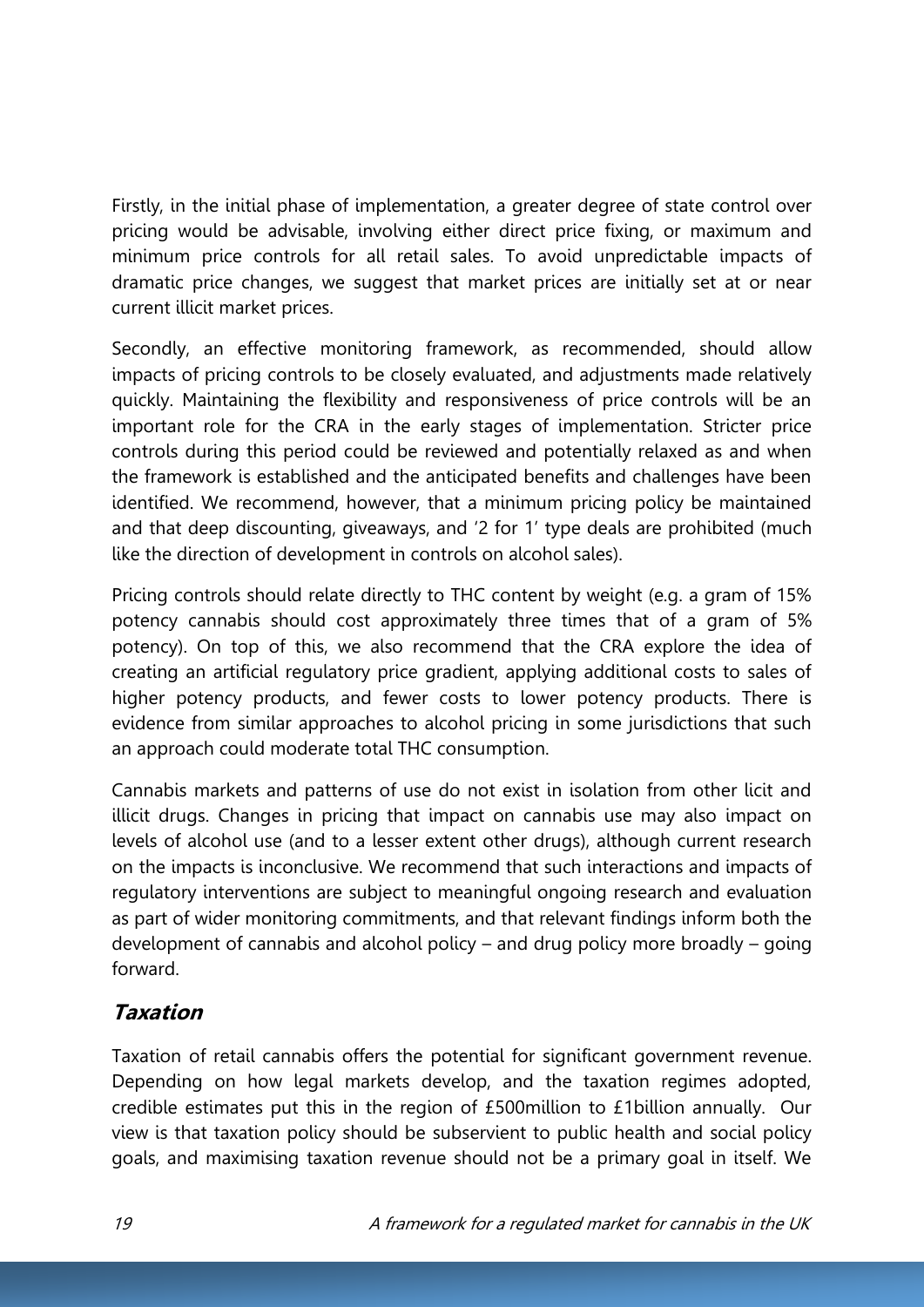have seen how income streams from alcohol and tobacco taxation revenue can distort Government public health priorities in the UK and around the world.

Taxation rates are closely linked to pricing policy and controls (see above). We note that there will be a significant gap between unit production costs – which are likely to be far lower in a legal market – and retail prices if the latter are initially maintained at or near current illicit-market levels using minimum unit pricing, as proposed. Unless a state monopoly was established, this gap will necessarily be filled by substantial profit margins for commercial producers and retailers or, similarly to legal tobacco sales, a substantial tax haul for government (or some balance of the two). We propose that tax revenue should, as the default position, be preferred over what would be potentially inordinate profit margins for commercial entities and that a reasonable accommodation be found accordingly. Once again, a balance needs to be struck, in this case one that allows a reasonable profit margin for commercial entities, and does not set taxation rates so high that significant incentives are created for tax avoidance or the diversion of legally produced cannabis for sale on the illegal market.

Various tax mechanisms exist: tax by unit weight, by THC content, or a fixed rate value-added tax (VAT). In addition to this tax revenue generated from cannabis production and sales, there will also be tax revenue from industry-related earnings and wages, and potentially from other sources such as licence fees.

We propose that a system based on taxation of both production and sales, with THC content by weight being the taxable unit, is a sensible starting point. The detail of such decisions would need to be incorporated into wider pricing policy considerations, and fit within the needs of existing tax frameworks.

Ring-fencing a portion of cannabis tax revenue for drug treatment, prevention and harm reduction education (or other social programmes) is a proposition that has featured in both US and Uruguayan policy developments. We acknowledge that this is politically attractive proposition, but it is also problematic. In our view, drug services should be properly funded regardless of whether cannabis regulation goes ahead, and how much revenue is raised under the regulated framework. Public health interventions should be funded according to need, not be dependent on sales. There is no reason, however, why it could not be argued that parallel developments that include increased investment in health interventions and drug services as part of a wider policy realignment (something that is certainly needed and that we strongly advocate), will be cost neutral overall. The same argument can also be made regarding the costs of setting up and maintaining the necessary regulatory infrastructure which will easily be covered by the new tax revenue, and savings across the criminal justice system.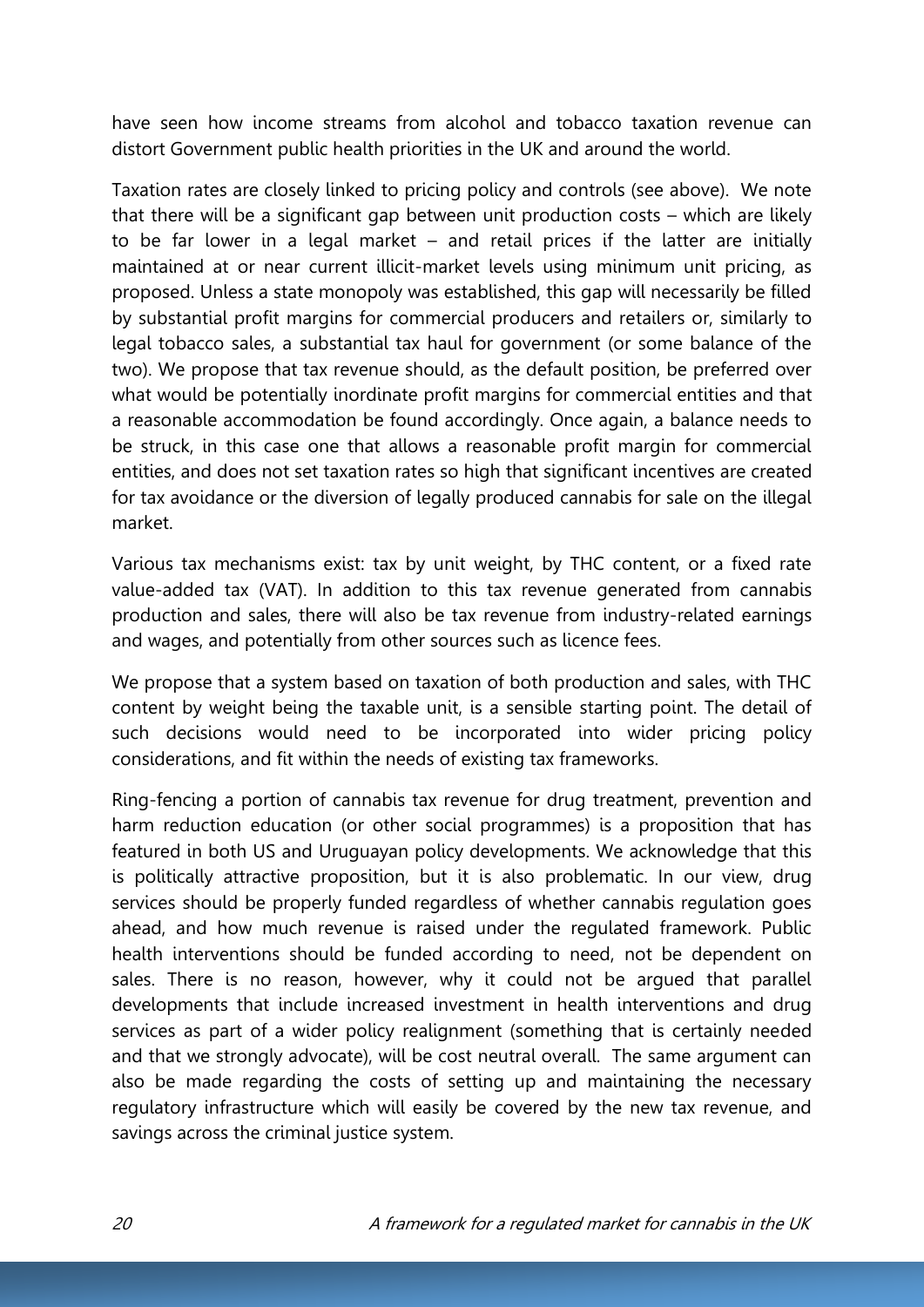### **Branding and Marketing**

We recommend that the World Health Organization (WHO) Framework Convention on Tobacco Control and WHO guidelines for alcohol control provide the framework for marketing and advertising controls. Marketing should be tightly controlled and only allowed for the limited purpose of ensuring awareness of the legal availability of cannabis products, but not to promote the use of cannabis products generally or of any particular product. Particular attention should be paid to preventing exposure of non-adults to any form of marketing or advertising.

As outlined above, retail cannabis products should be non-branded and subject to mandatory plain packaging, with the aim of ensuring functional availability whilst avoiding glamorising or encouraging use, or associating products with aspirational lifestyle choices.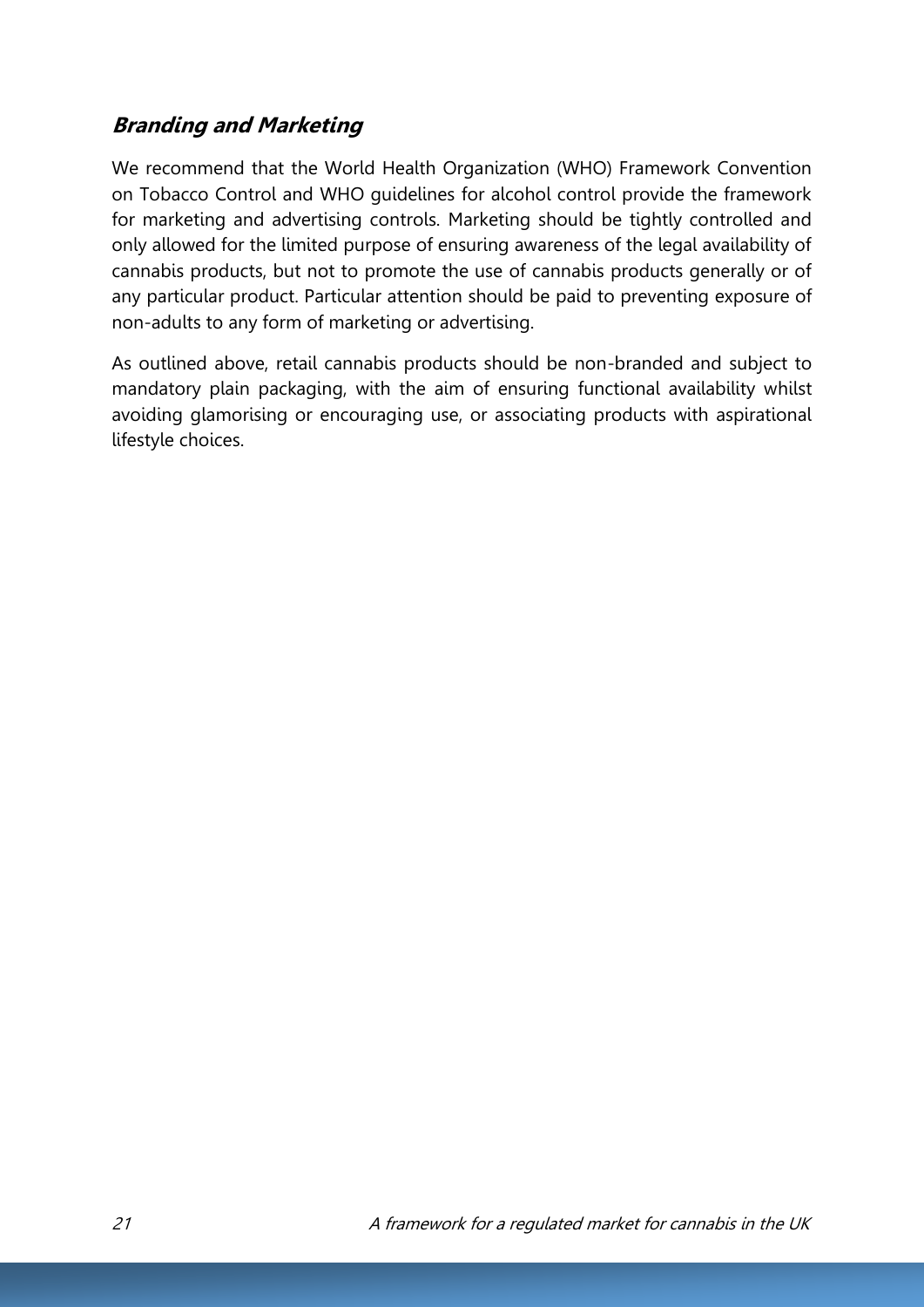# **Vendors**

Vendors have a crucial role in any cannabis regulation model. Firstly, they act as gatekeepers of the market, entrusted with exercising regulatory access controls, enforcing restrictions on sales relating to age, intoxication or other criteria. Secondly, the vendor-customer interaction provides a vital opportunity for targeted public health interventions, educating cannabis users about the risks of different products, harm minimisation, responsible use and where to get help or further information.

We recommend that all retail managers and vendors who interact with customers should operate within a system of responsible vending guidelines (with the Australian system for alcohol vending providing a useful model). Experience with tobacco, and particularly alcohol, suggests voluntary codes of practice for responsible service training are inadequate and not universally adopted, so we recommend that this condition be legally mandated and enforced as a key part of retail licenses, including for vendors in CSCs.

Mandatory training should ensure vendors understand the health impacts of cannabis and can communicate them to customers (or CSC members) who require the information, as well as being able to recognise the signs of intoxication and excessive use and refer individuals to the relevant services as appropriate. They will be required to refuse service to people who are obviously already intoxicated with alcohol, cannabis or any other drug. Development and delivery of such a responsible vending training/licensing scheme should be managed either by public health professionals or through an academic institution.

Licensing and training conditions for vendors would need to be adapted as appropriate to distinguish between those working in venues which sell cannabis to be consumed off premises, and those where people consume cannabis products on site (this would mean cannabis social clubs under this proposed framework, but possibly Dutch-style cannabis cafes in the future). The latter would necessitate additional training requirements for dealing with customers who require care or monitoring.

Vendors will be required to ask customers during each transaction whether they have used cannabis before and if they would like any information about the health impact of use and to provide follow up information.

Vendor licenses should be assessed and granted through local authorities (within parameters established by the CRA and relevant minister), as is the case with alcohol licensing. A benefit of this is that it allows local authorities to grant or refuse licenses, taking into account the needs of their local area. We would expect a national-level framework to be in place that would make recommendations on how cumulative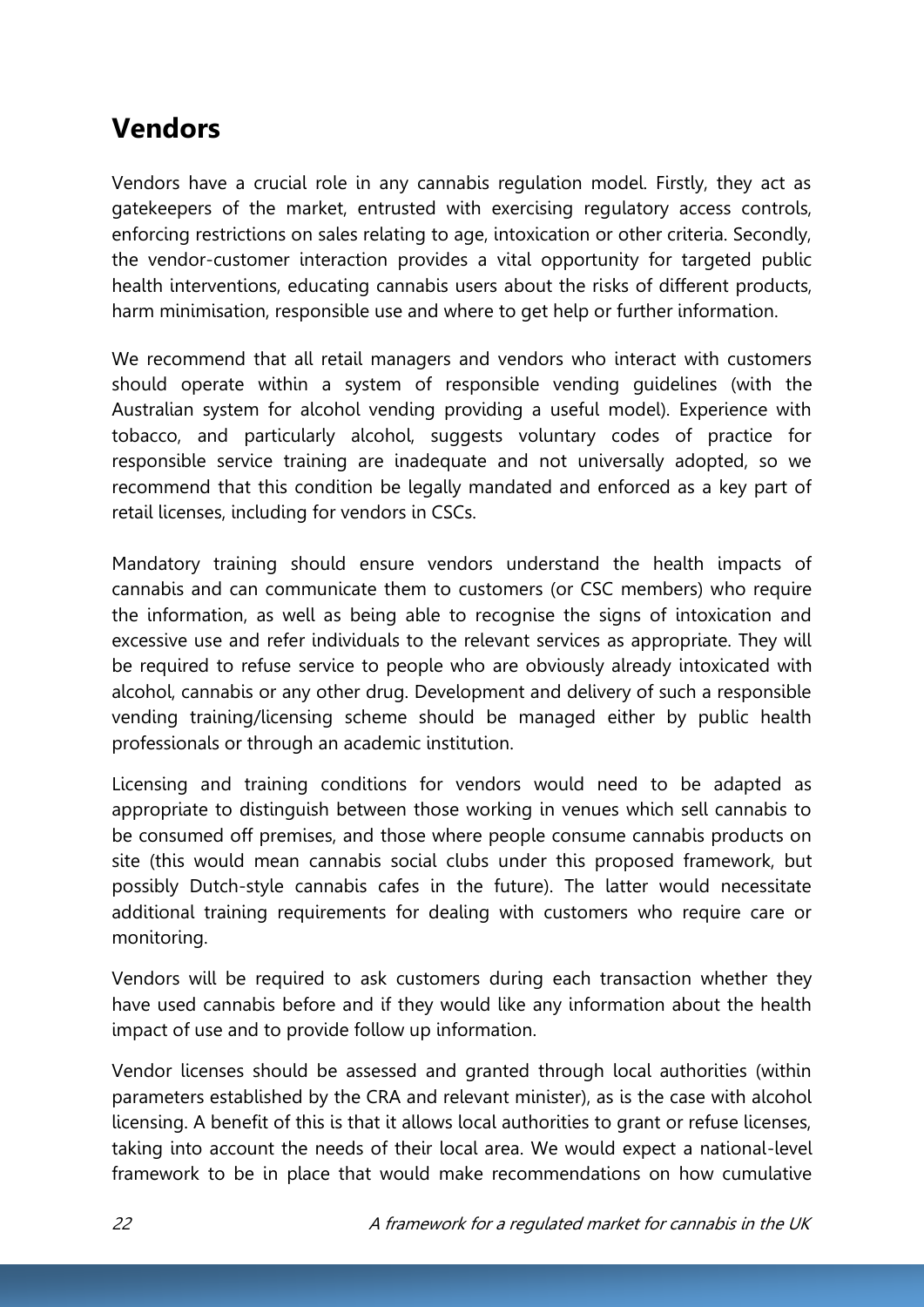impact assessments should be carried out, and on local considerations such as the density of outlets.

Experience with tobacco and alcohol also demonstrates that, where commercial pressures exist, they can lead to vendors failing to meet their responsibilities voluntarily, so adequate enforcement is crucial. Failure to meet requirements should be dealt with in line with the existing penalties for breaching alcohol licenses, using a hierarchy of penalties including fines and withdrawal of license.

Any regulatory framework is only as good as its enforcement, so we strongly encourage regular and meaningful efforts to ensure that all vendors meet licensing requirements.

### **Online vendors**

We are conscious that people with health conditions and people who live in more remote rural communities may not be able to visit traditional shops or access CSCs easily, and we would not want these people to be arbitrarily denied access or have to fall back on the illicit market. It also seems inevitable that some sort of online market will need to exist and that it is therefore preferable to bring it under the purview of the regulated framework early on, to prevent informal online markets filling the void. For this reason, we consider some form of regulated online retail and delivery service as a necessity, even if it is part of a 'phase two' market development. We suggest that, as far as possible, any such online retailing should seek to maintain the key benefits of face to face vending outlined above. Whilst this option requires more careful development, we recommend that key elements could include:

- Appropriate methods for age verification at the point of purchase
- Requiring online customers to answer a series of standardised short tick-box questions to confirm they understand the health implications of cannabis use. As part of these questions, customers would be asked if they would like to talk to anyone about their cannabis use
- Requiring licensed online outlets to employ trained health advisors who can engage with customers through an online chat facility when customers say that this is something they feel they would benefit from
- Potentially having a licensed/registered buyer scheme to allow access to online sales, or membership of a CSC that included a delivery service
- Online vendors should be subject to the same licensing process as shops and **CSCs**
- Individual online businesses could also have licensing limits on total volume of sales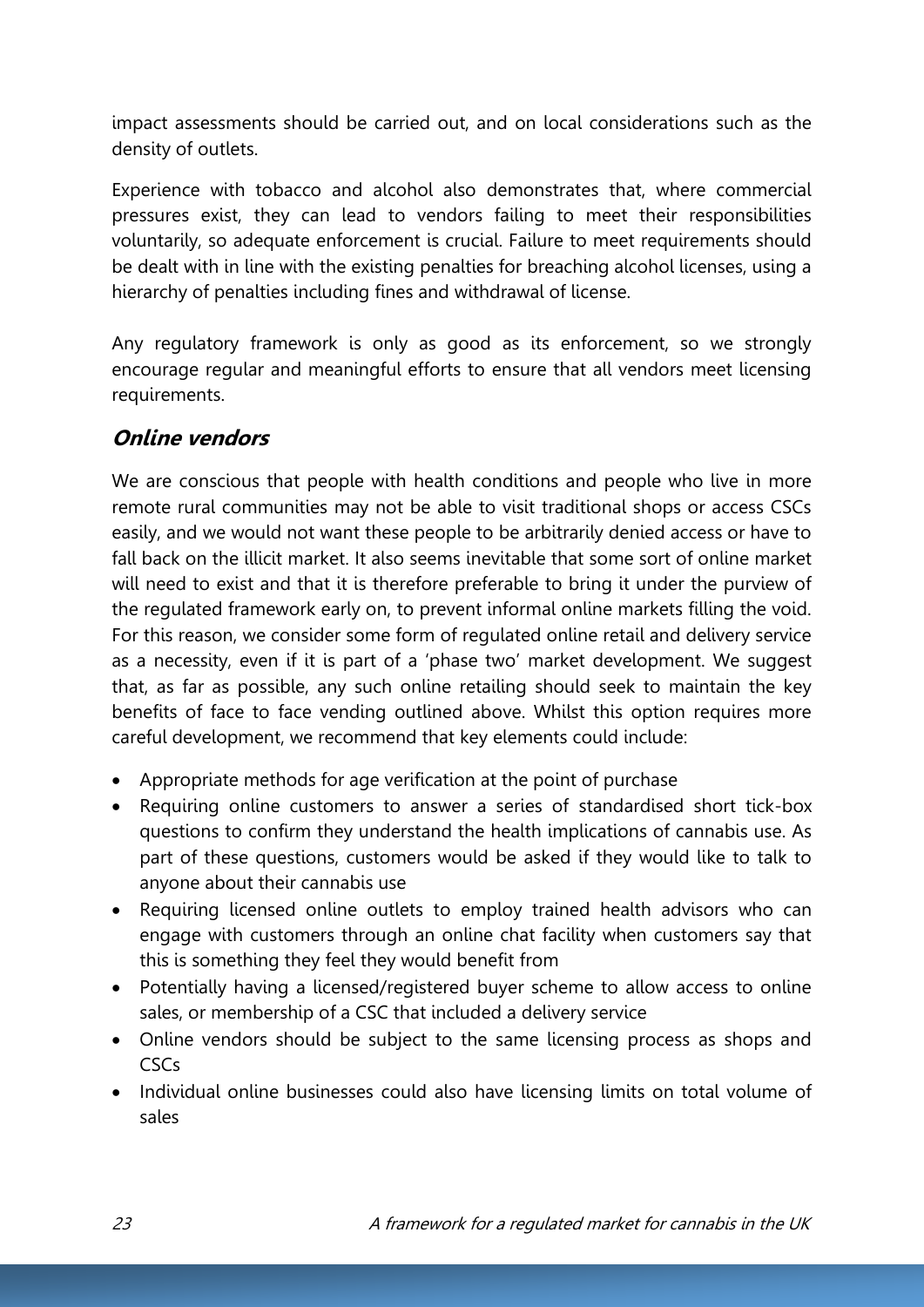# **Outlets**

We have proposed that there would be three options for legal cannabis availability:

- Dedicated cannabis retail outlets (including online retail/delivery in the future see above)
- Cannabis social clubs
- Home growing

Initially, we do not recommend the introduction of Dutch-style cannabis cafes that permit on-site consumption, but would suggest that this model could be revisited at a later stage. Cannabis social clubs could, to some extent, meet demand for such premises.

Cannabis products should be sold in dedicated single-purpose retail outlets. These would be licensed premises, with licenses granted through application to the local authority within guidelines established by the CRA. We recommend that retail outlets should not be able to sell both alcohol and cannabis. We anticipate that people will consume cannabis in pub gardens, subject to existing laws around smoking in public places (and alongside any rules imposed by individual venues). Imposing conditions on alcohol licensing to try and prevent this would be possible but probably impractical to enforce.

Our view is that cannabis retail outlets should be simple and functional (similar to pharmacies), rather than 'destination' or 'experience' retailers. We discussed whether there was a case for tighter regulations on outlet interiors, to ensure they are as functional and practical as possible, but agreed that this would be problematic to implement in practice. Decisions on such matters should sensibly sit with local licensing authorities, acting on best practice guidance from the CRA. However, we would recommend that external signage be regulated. As is the case with cannabis cafes in the Netherlands, they should not have highly visible signage that advertises what is sold inside. This would help mitigate against impulse purchases or curiosityled initiation of people with no previous history of cannabis use.

Within the retail premises, products should be kept out of view, and sold over the counter as is now the case with tobacco sales. By having to interact with the vendor for each sale, there is the opportunity for customers to be offered product information and health advice during every transaction (see above).

Hours of opening for retail outlets should be stipulated by the local authority via the licensing process, so that they can reflect what is appropriate for the local area. However, we think it is reasonable to expect that their opening hours be similar to those of pubs or off-licenses.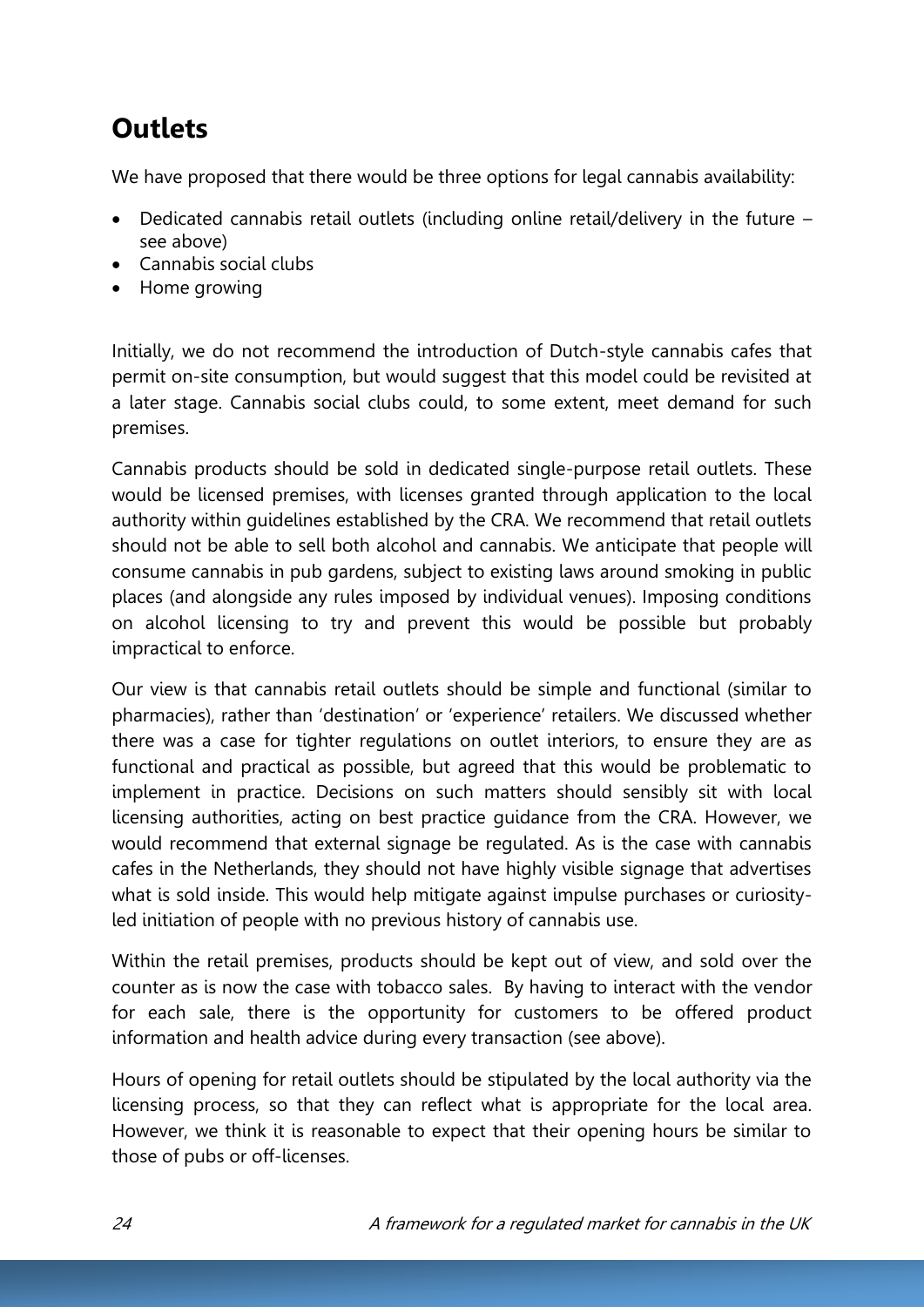In Uruguay, cannabis will only be sold over the counter in specially licensed pharmacies. Given the form of retail outlets we have proposed – which draw heavily on the pharmacy retail model – we naturally considered having existing pharmacies as at least one possible outlet option. We were concerned, however, that pharmacists may feel it is in conflict with their duty of medical care to dispense cannabis for nonmedical use. We suggest that the idea is not closed, but is explored with the relevant retailers and professional bodies to see if it is a viable option in the UK.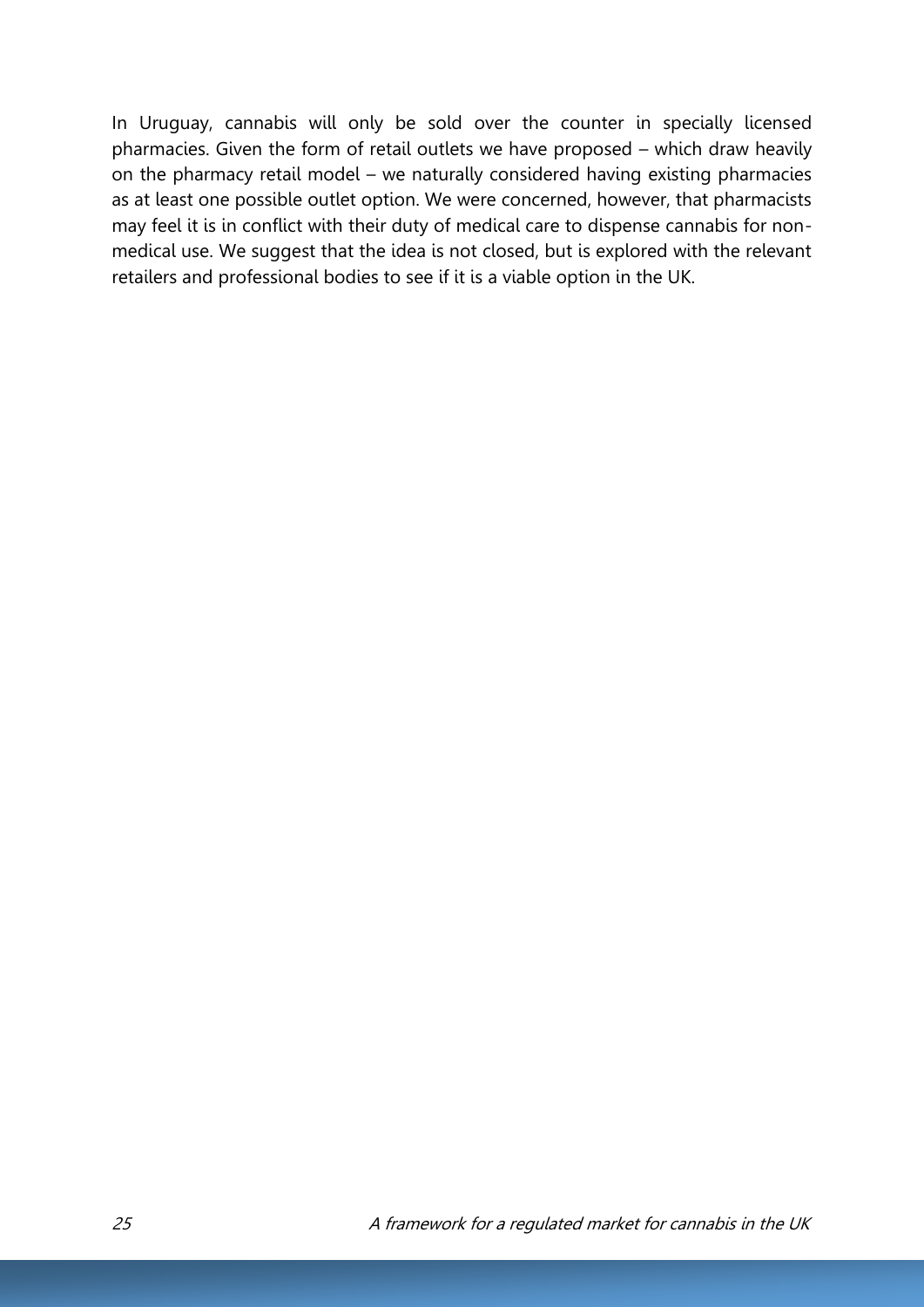# **User controls**

### **Age controls**

The sale of cannabis will be subject to age restrictions. We recommend that this should be in line with current age limits for buying alcohol (eighteen years and over), and purchases should similarly require identification for those who look under 25 (a different age verification process will be needed for online sales). Unlike the current situation in the UK with alcohol and tobacco, we recommend that adequate resources are provided to enforce age restrictions from the outset. Under-age sales should be considered a serious offence that could lead to fines or loss of license.

Under-18s caught in possession should be subject to police confiscation powers and be dealt with via case-appropriate referrals, in line with alcohol and tobacco policy.

#### **Volume sales limits**

We recommend limits on the amount of cannabis which can be purchased at any one time. This is already the case under the frameworks in Uruguay, the US, the Netherlands, and Spain's CSCs. We have not recommended a specific amount and suggest that this should be based on international evidence and advice from public health professionals. We would seek advice on whether this should be based on weight, THC level or both (on a sliding scale). Whilst such limits are only likely to have a marginal impact on moderating use, they can help avoid large-scale diversion into secondary informal and illicit markets.<sup>7</sup>

### **Consumption**

We considered whether additional regulations would be required to try and limit, or discourage, smoking of cannabis in public spaces, as a way of addressing potential issues related to both second-hand smoking and anti-social behaviour. We recommend that cannabis smoking in public places is limited in line with the existing legislation banning tobacco smoking in public places and we would seek advice on whether the legislation needs modification. Similarly, we considered that existing anti-social behaviour legislation would suffice for cannabis-related public disorder issues.

Rules around the vaping of cannabis products in public places should be brought into line with current or future nicotine vaping rules.

**.** 

<sup>&</sup>lt;sup>7</sup> There is evidence of displacement from legal to illicit markets in some areas of the UK in relation to synthetic cannabinoids (Linnell, M., Measham, F., & Newcombe, R. (2015). 'New psychoactive substances: The local picture, a research study and needs assessment for Blackburn with Darwen Council. Manchester': Linnell Publications).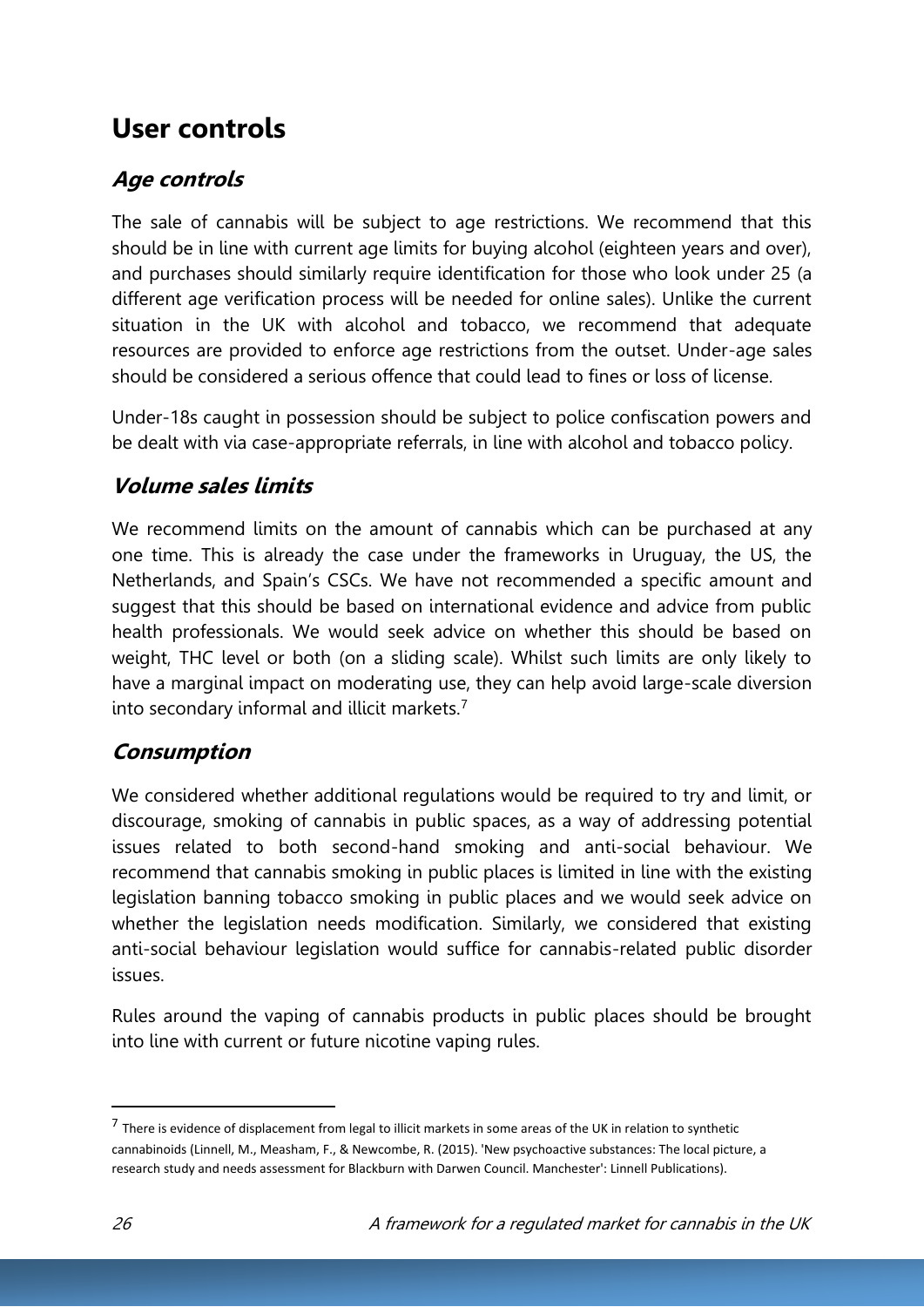# **Sanctions and penalties**

People who consume, sell or produce cannabis outside the parameters of a regulatory framework should be subject to appropriate and proportionate sanctions and penalties. These can be civil or administrative in nature, and should only involve criminal sanctions for the most serious offences where harm to others is involved, or potentially for repeat offenders.

We recommend that such penalties should be in line with those around illegal production, sale or consumption of alcohol, tobacco or pharmaceuticals.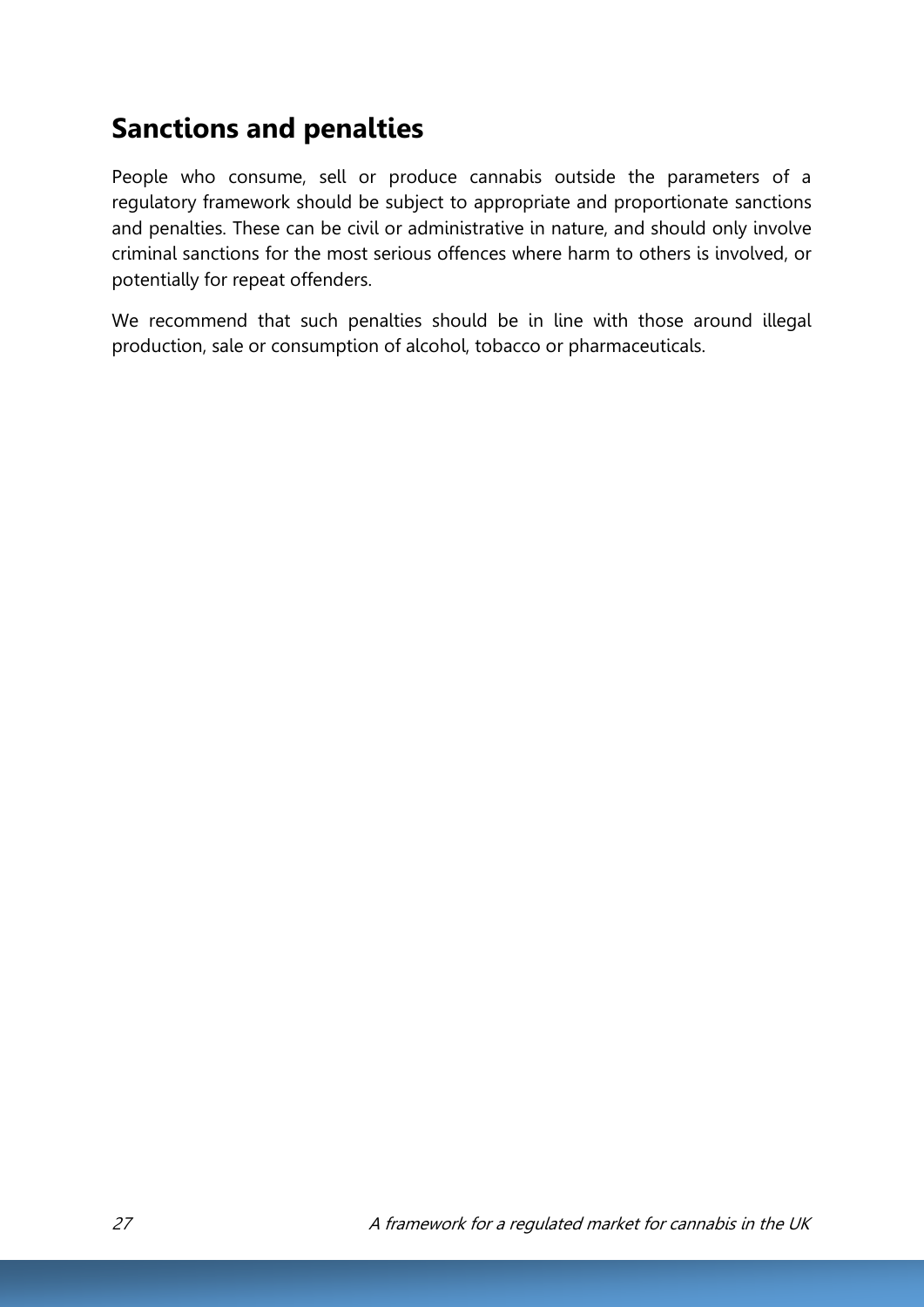# **Driving under the influence of cannabis**

There is compelling evidence that driving under the influence of cannabis can increase the risk of accidents (even though there is some dispute within the academic literature over the scale of such effects). Such behaviour endangers drivers, passengers and other road users. On this basis we recommend that it remains an offense to drive whilst significantly impaired by cannabis, similar to the law relating to impairment from alcohol or other drugs.

There is a simple and clear message: people should not drive while significantly impaired by cannabis and should, as with alcohol or other drugs, expect a proportionate punitive legal sanction if they are caught doing so. In this context clearly highlighting behaviours that are likely to result in penalties for impairment, and how this can be measured, becomes important for both public education and for defining enforcement parameters.

The THC threshold for a driving offence in the UK currently is 2 nanograms per millilitre of blood. Some panel members raised serious doubts about the fairness of the law as the limit is potentially set much too low so that it is likely to capture some individuals who are not significantly impaired (particularly as cannabis can remain in the body long after any impairment effects have dissipated). There are also technical issues around how effectively roadside testing, and blood testing, can directly infer impairment as the basis of a prosecution, particularly in the absence of impairment testing<sup>8</sup>. The panel therefore agreed that the current policy should be subject to early and regular reviews in light of emerging evidence.

**.** 

<sup>&</sup>lt;sup>8</sup> For more discussion see the chapter on cannabis and Driving in Rolles S, and Murkin, G. 2013 'Regulating Cannabis; A Practical Guide' http://www.tdpf.org.uk/resources/publications/how-regulate-cannabis-practical-guide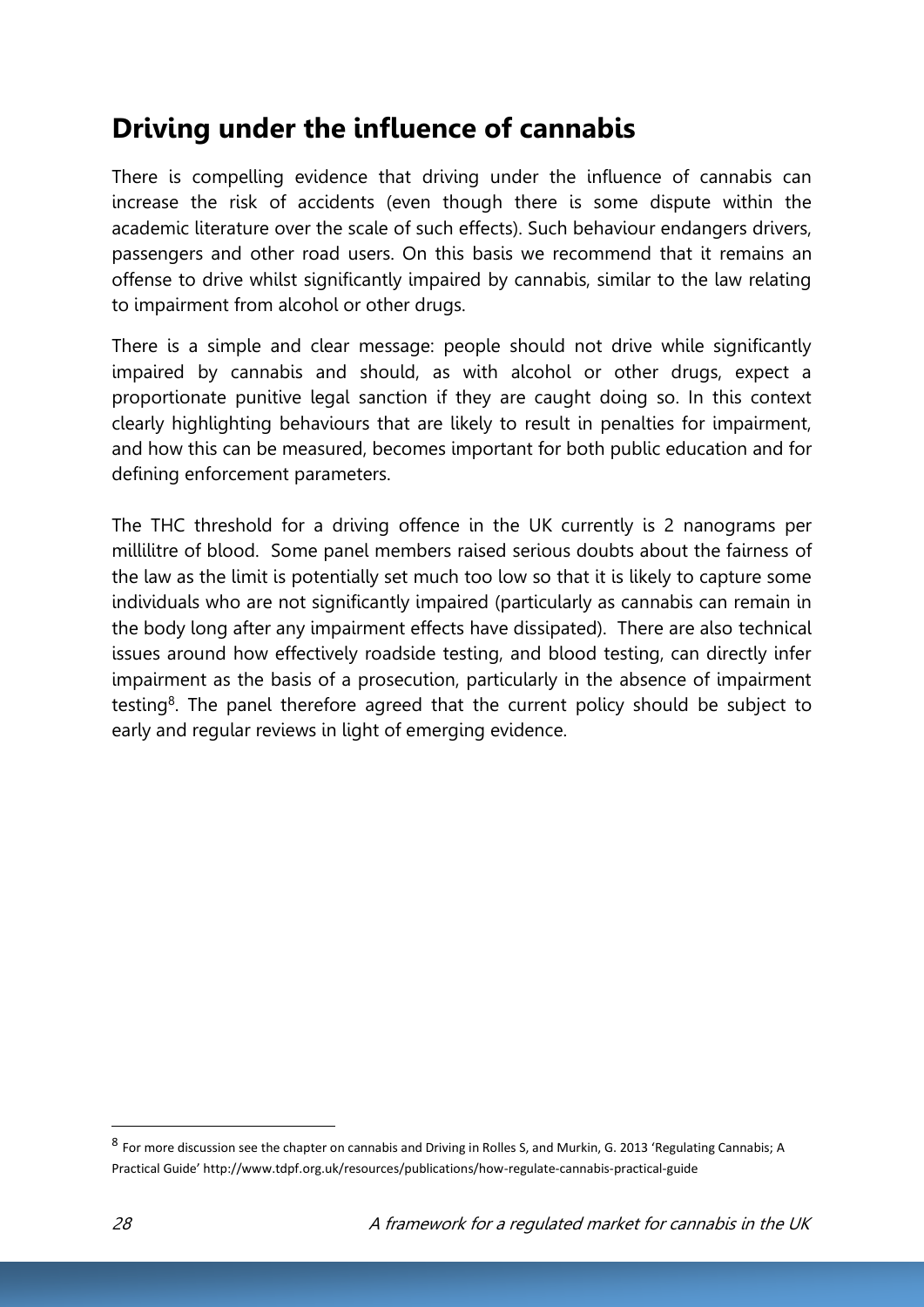# **Cannabis prevention, harm reduction and risk education**

Cannabis prevention, harm reduction and treatment activities should be considered as being part of a continuum of responses, and proceed in line with existing high quality evidence based guidelines and quality standards, including those published by the Advisory Council on the Misuse of Drugs, National Institute for Health and Care Excellence and the United Nations<sup>9</sup>.

Prevention may be orientated towards objectives of cannabis abstention or delayed initiation, but overall, any actions that aim to reduce individual, population, or societal harms from use, and promote wellbeing, are important. For example, delaying age of initiation of cannabis use is an important objective, because cannabis use in adolescence, particularly heavy use, has been associated with poorer long term health, educational and economic outcomes.

In the UK, prevention is typically delivered in the form of school based drugs education. However, whilst there is a developing international evidence base for effective approaches and programmes, school based delivery in the UK has historically been poor and pupils may receive as little as one hour of drugs education a year. Considering the lack of curriculum time and resources available, it is recommended that where evidence based programmes cannot be delivered, general approaches to develop health and social competencies delivered as part of subjects such as Personal Social Health and Economic Education (PSHE) should be prioritised. A focus on general rather than cannabis specific skills development is a pragmatic education response, and has the benefit of not artificially differentiating between the range of health and social challenges that young people face. Where individuals or particular population segments have been evaluated to be at greater risk of potential harms associated with cannabis use, whether as a result of lifestyle, environment or biopsychosocial factors, more intensive cannabis focused support is justified. However, in accordance with emerging scientific evidence, whilst cannabis use might be a focus of support, such actions must address all underlying needs.

Treatment presentations for cannabis related disorders have been increasing in recent years in the UK, particularly in young people. Although it is difficult to predict whether treatment demand will change as a result of new regulatory environments, current challenges to treatment systems, including funding, access to treatment,

**.** 

<sup>9</sup> Including: Advisory Council on the Misuse of Drugs Recovery Committee's paper, *Prevention of Drug and Alcohol Dependence* (February 2015); United Nations Office on Drugs and Crime's *International Standards on Drug Use Prevention* (February 2015); and NICE Quality Standard on drug use disorder in adults (QS23) (November 2012)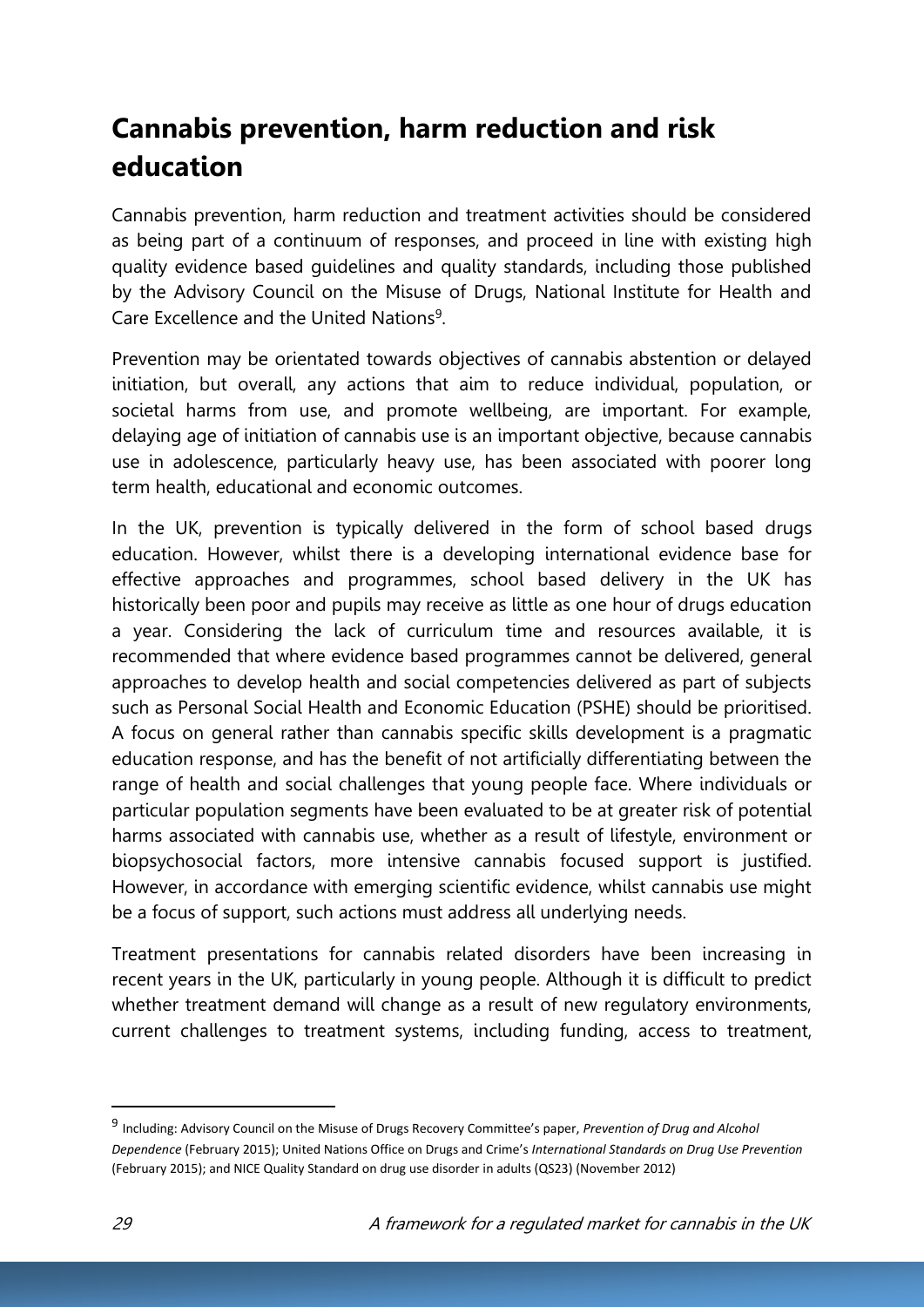quality of treatment, staff competencies, and assessment of treatment goals will need to be addressed<sup>10</sup>.

Cannabis harm reduction approaches should focus on persuading users to avoid consuming tobacco, and avoiding smoking in general (i.e. substituting with vaping or other modes of ingestion – see above). There may be a role for vendors in the delivery of harm reduction responses. In addition to simple provision of information about the effects of cannabis, modes of administration, and potential risks and harms associated with use, there may be an opportunity for trained vendors to provide screening and brief advice for consumers who wish to reduce their consumption or have other concerns about their use. Driving within a few hours of cannabis consumption increases the risk of motor vehicle accidents, and cannabis vendors should be required to prominently display messages educating customers about this. Subsequently, location of CSCs or Dutch-style cannabis cafes that, in the future, permit on-site consumption, should be in areas well served by public transport.

1

<sup>&</sup>lt;sup>10</sup> Monaghan M, Hamilton I, Lloyd C, Paton K (2016) Cannabis matters? Treatment responses to increasing cannabis presentations in addiction services in England. Drugs: Education, Prevention, and Policy 23: 54-61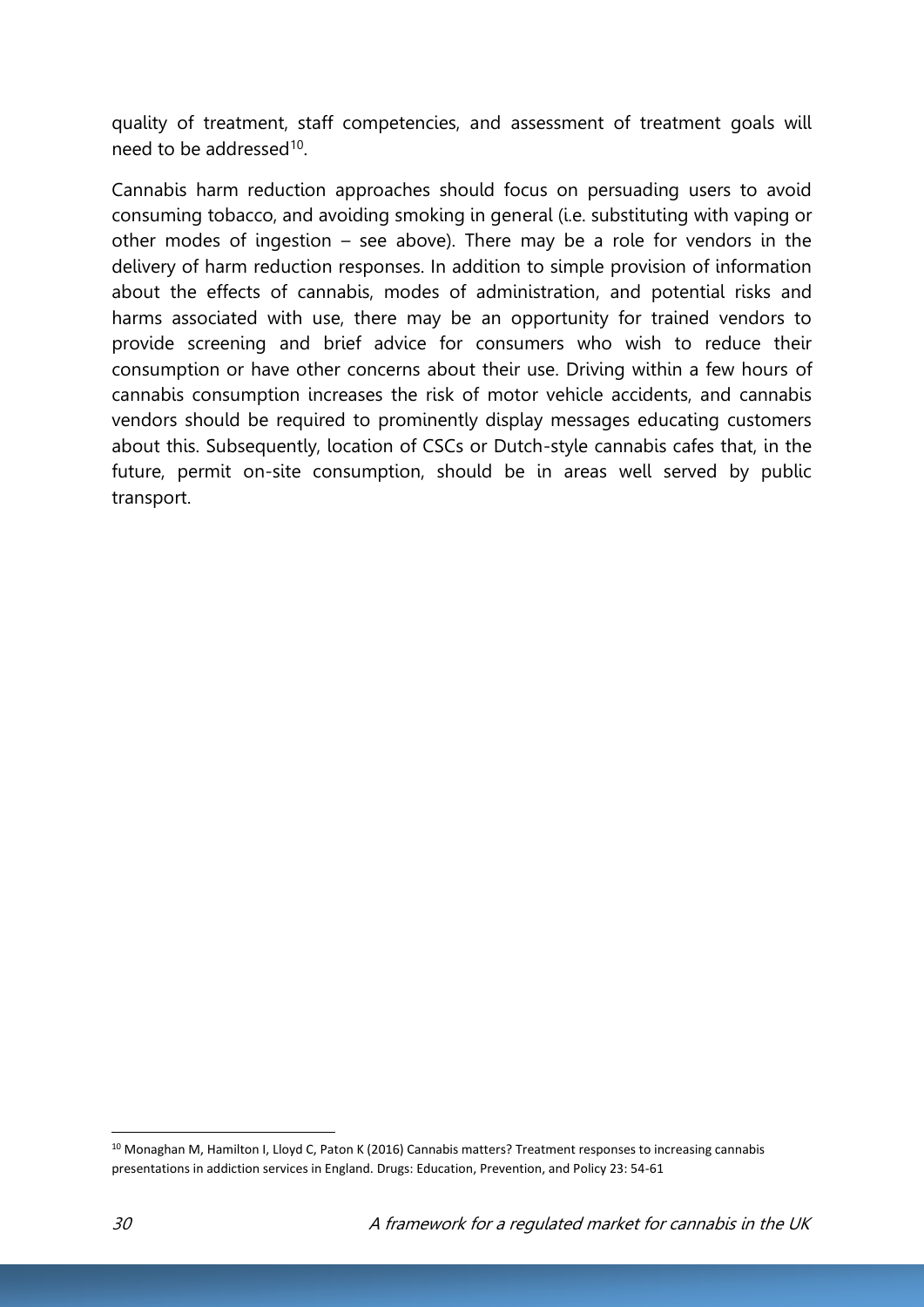# **Application of the framework – international issues**

#### **Devolved governments**

We acknowledge the complications around the way in which current legislation is devolved and reserved, and the potential challenges if not all elements of the Union wished to pursue similar reforms, but have not explored these issues in any depth. We have made these recommendations on the basis that we think they represent an improvement over the status quo and would encourage all Governments – Westminster and devolved – to consider applying them.

#### **European Union**

We acknowledge that there may be issues concerning the development of a regulated UK cannabis market in terms of EU trade agreements. These issues concern both imports and exports of goods prohibited in different jurisdictions, and proposed regulations potentially being considered impediments to free trade (noting the ongoing issues around alcohol minimum pricing in Scotland for example). The panel did not have the specific expertise or capacity to explore these issues but flags them for the attention of the competent authorities. We are not proposing import or export at this point and also maintain that our recommendations are made in the best interests of UK citizens and UK policy makers should seek accommodation within, or review of, relevant EU structures as required, to ensure they can be fully implemented.

### **UN treaties**

We acknowledge that implementing a regulation model for cannabis in the UK will also require that the substantial institutional and political obstacles presented by the international drug control system are negotiated. Specifically, such a move creates a clear tension with the three UN drug control conventions (1961, 1971, and 1988) that the UK has signed and ratified, that unambiguously do not allow such reforms. Other reforming jurisdictions have approached this problem in different ways.

- The US has argued that state level legalisation may be allowable under a 'flexible interpretation' of the treaties
- Uruguay has argued that its requirement to meet wider UN obligations to protect human rights, health, and security take precedence over technical UN drug treaty commitments
- Jamaica has regulated cannabis production and use for 'religious purposes'
- Regarding its legalisation of coca leaf (not cannabis) Bolivia has renounced the treaties and then re-joined them with a reservation on the specific articles that prohibit coca leaf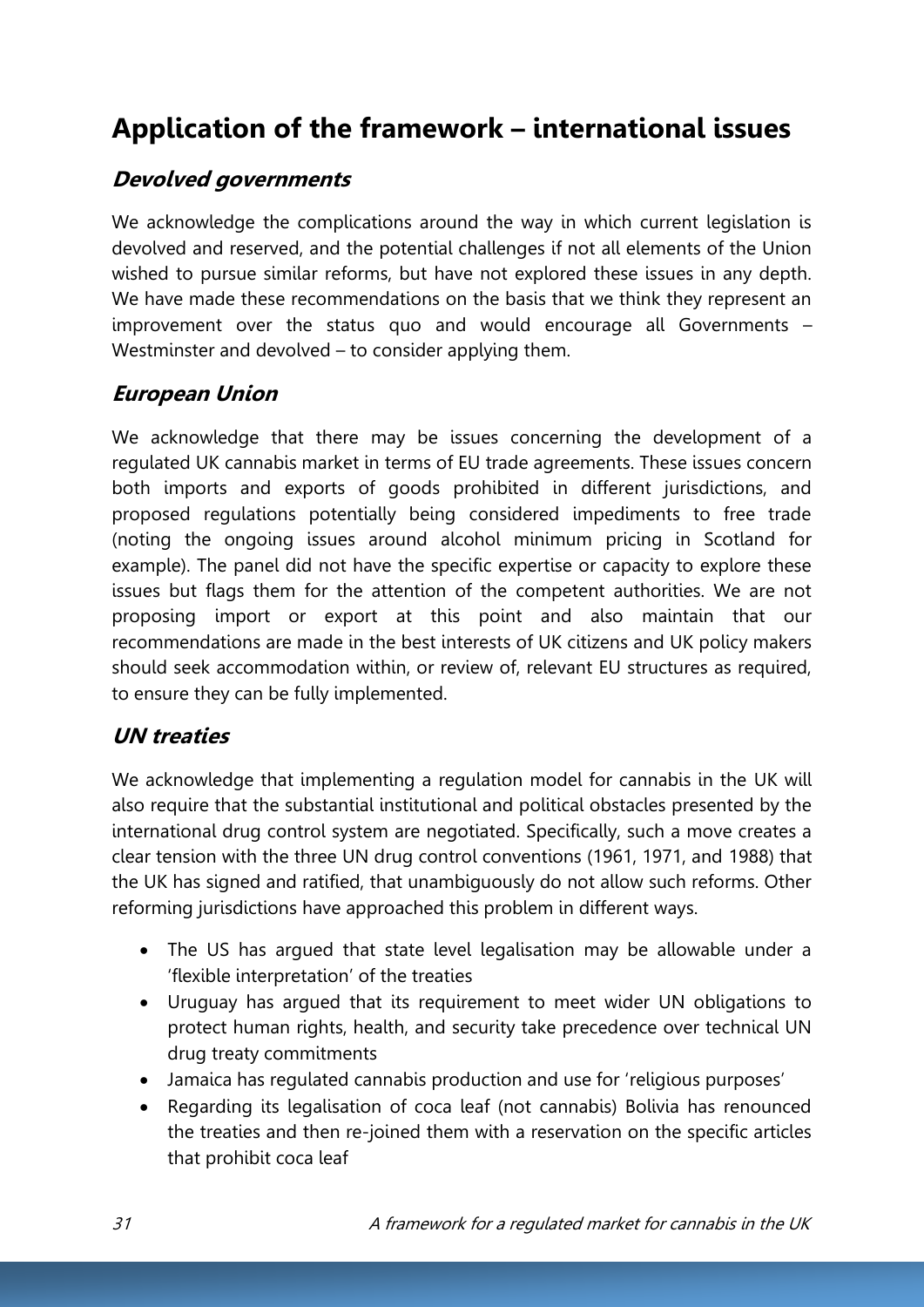The reality is that this area of drug policy reform is moving into unchartered waters in terms of the various, potentially conflicting treaty obligations –and there are multiple outstanding questions of international law that are only now beginning to be explored in the various high level UN forums. Whilst it is still unclear precisely how, or when, these can be addressed satisfactorily, the fact that multiple reforms are already underway clearly highlights the shortcomings of an outdated international framework that is unable to meet the needs of a growing number of member states. It therefore seems inevitable that some form of modernisation process must take place to provide the flexibility for evidence based experimentation and innovation that is being demanded. We concur with the analysis of the Global Commission on Drug Policy, whose members include seven former heads of state, and former UN Secretary-General Kofi Annan:

"The strength of the UN treaty system is based on the consensus of support from member states and the legitimacy of its goals. For the drug control treaties this consensus has fractured, and their legitimacy is weakening owing to their negative consequences. More and more states are viewing the core punitive elements of the drug treaties as not merely inflexible, but outdated, counterproductive and in urgent need of reform. If this growing dissent is not accommodated through a meaningful formal process to explore reform options, the drug treaty system risks becoming even more ineffectual and redundant, as more reform-minded member states unilaterally opt to distance themselves from it.

"A weakened drug control system in turn jeopardizes the important role of a United Nations framework for regulating access to essential medicines, providing guidance, and monitoring compliance with recommended best practice and minimum rights standards. Rather than slipping into irrelevance, the ambitions of the treaties to regulate medical and scientific uses of drugs need to be extended to embrace the regulation of drugs for non-medical uses, in pursuit of the same set of UN goals.

"Unilateral defections from the drug treaties are undesirable from the perspective of international relations and a system built on consensus. Yet the integrity of that very system is not served in the long run by dogmatic adherence to an outdated and dysfunctional normative framework.

"The evolution of legal systems to account for changing circumstances is fundamental to their survival and utility, and the regulatory experiments being pursued by various states are acting as a catalyst for this process. Indeed, respect for the rule of law requires challenging those laws that are generating harm or that are ineffective".

Given the glacial pace of UN treaty modernisation, we do not think it practical or realistic for the UK to wait for such reforms to occur before proceeding with urgently needed domestic reform, especially given rapidly evolving precedents in multiple jurisdictions across the world. We recommend that the UK follow Uruguay in its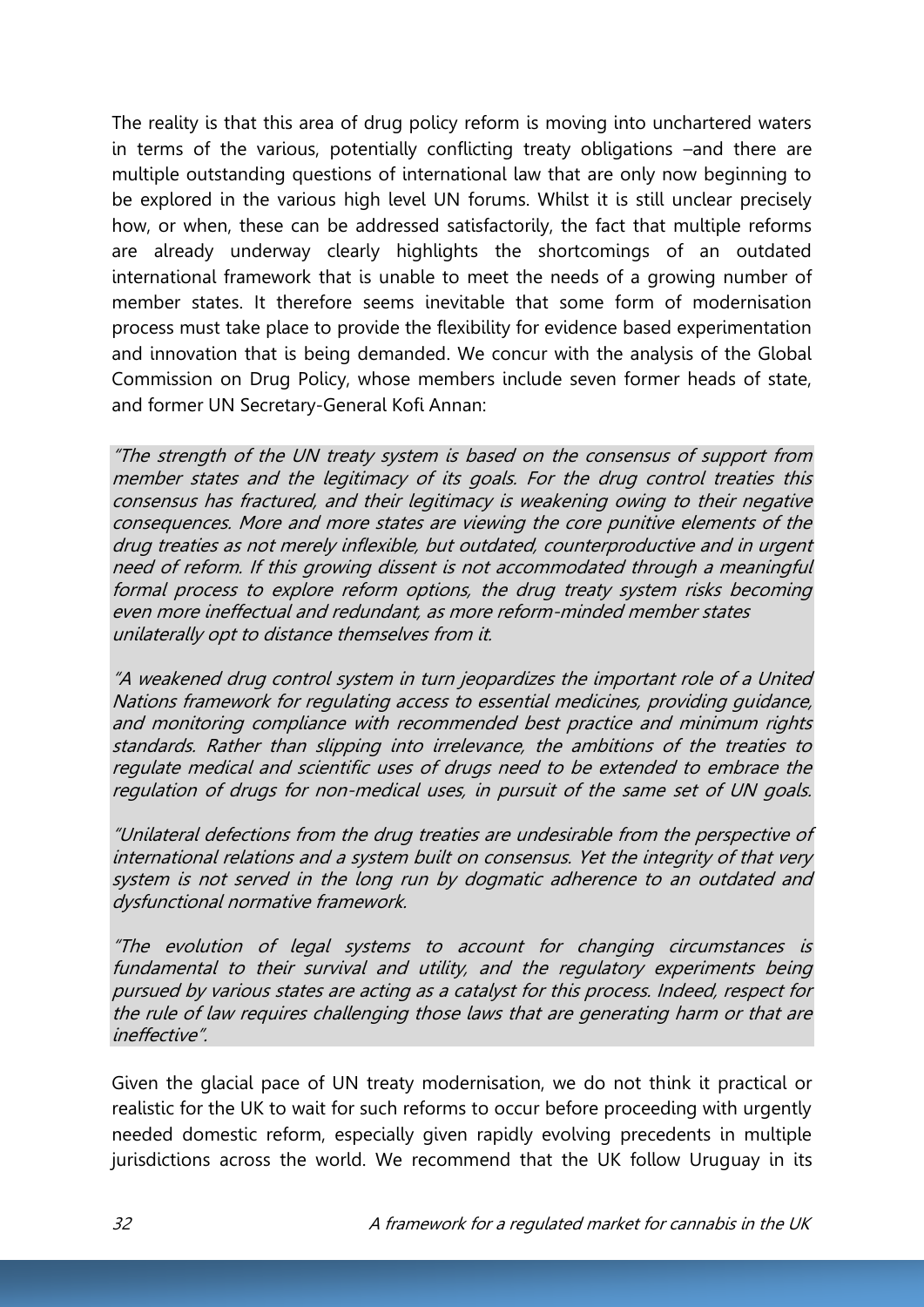principled non-compliance with certain articles of the treaties. They should avoid the legally strained 'flexibility' arguments being made by the US and instead make a clear explanatory statement, acknowledging the non-compliance and offering a clear and principled justification rooted in the protection of the health and welfare of UK citizens. The UK should also make a public commitment to comply by the other articles of the conventions (that the cannabis reforms are not in conflict with), and restate its broader commitments to maintaining and respecting international law. In parallel with these moves, we recommend that the UK should encourage and meaningfully engage in debate in high level regional and UN forums around reform of the global control system to accommodate demands for greater flexibility to experiment with regulation models, as well as exploring formal mechanisms such as amendment and modification, to modernise the UN drug treaty system. The UK should support calls by other member states and civil society groups for the UN to convene an independent expert panel to consider the issues raised by legalisation/regulation, implications for the existing treaty system, and options for its modernisation and reform.